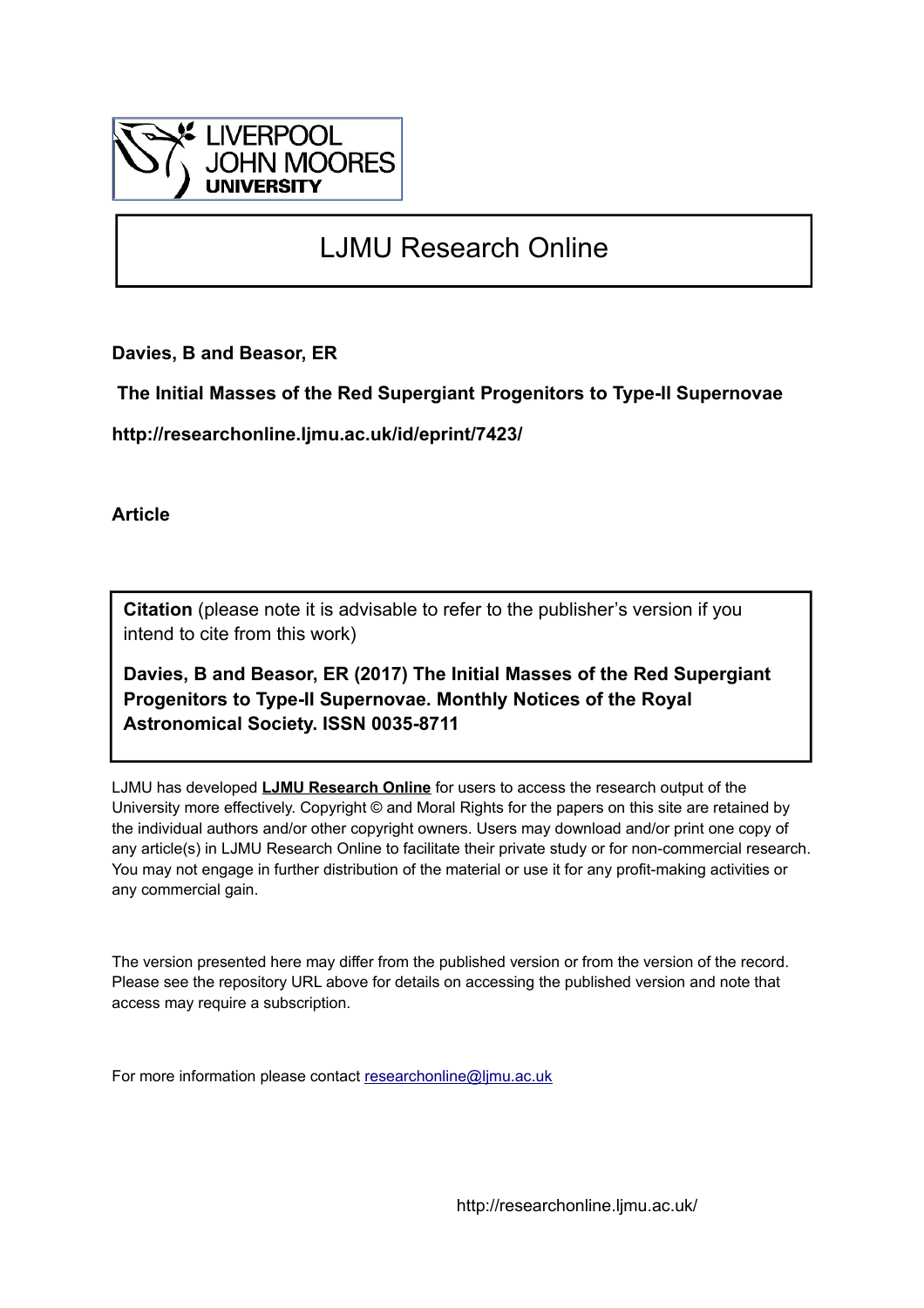# **The Initial Masses of the Red Supergiant Progenitors to Type-II Supernovae**

Ben Davies,  $1\star$  and Emma R. Beasor

<sup>1</sup>*Astrophysics Research Institute, Liverpool John Moores University, Liverpool Science Park ic2, 146 Brownlow Hill, Liverpool, L3 5RF, UK*

Accepted XXX. Received YYY; in original form ZZZ

# **ABSTRACT**

There are a growing number of nearby SNe for which the progenitor star is detected in archival pre-explosion imaging. From these images it is possible to measure the progenitor's brightness a few years before explosion, and ultimately estimate its initial mass. Previous work has shown that II-P and II-L supernovae (SNe) have Red Supergiant (RSG) progenitors, and that the range of initial masses for these progenitors seems to be limited to ∼ <17*M*⊙. This is in contrast with the cutoff of 25-30*M*⊙ predicted by evolutionary models, a result which is termed the 'Red Supergiant Problem'. Here we investigate one particular source of systematic error present in converting pre-explosion photometry into an initial mass, that of the bolometric correction (BC) used to convert a single-band flux into a bolometric luminosity. We show, using star clusters, that RSGs evolve to later spectral types as they approach SN, which in turn causes the BC to become larger. Failure to account for this results in a systematic underestimate of a star's luminosity, and hence its initial mass. Using our empirically motivated BCs we reappraise the II-P and II-L SNe that have their progenitors detected in pre-explosion imaging. Fitting an initial mass function to these updated masses results in an increased upper mass cutoff of  $M_{\text{hi}} = 19.0_{-1.3}^{+2.5} M_{\odot}$ , with a 95% upper confidence limit of <27 $M_{\odot}$ . Accounting for finite sample size effects and systematic uncertainties in the mass-luminosity relationship raises the cutoff to  $M_{\text{hi}}=25M_{\odot}$  $(<$ 33 $M_{\odot}$ , 95% confidence). We therefore conclude that there is currently no strong evidence for 'missing' high mass progenitors to core-collapse SNe.

**Key words:** stars: evolution – stars: massive – supergiants – supernovae – stars: late-type

# **1 INTRODUCTION**

The direct identification of the progenitor star to core-collapse supernovae (SNe) provides a critical test of the predictions of stellar evolution. Specifically, various evolutionary codes have predicted that single stars with masses between ∼8 and 25-30*M*<sup>⊙</sup> will end their lives in the Red Supergiant (RSG) phase, the progenitor's Hrich envelope will cause the SN to be classified as a II-plateau or II-long decline (II-P/II-L), and the explosion will leave behind a neutron star remnant (e.g. [Ekström et al. 2012](#page-12-0); [Heger et al. 2003](#page-13-0)).

These predictions can be tested using SNe in nearby galaxies, which often have archival deep imaging data obtained for other science goals. Following pioneering work by [Smartt et al.](#page-13-1) [\(2001](#page-13-1)) and [Smartt et al.](#page-13-2) [\(2004](#page-13-2)), accurate image alignment has been used to identify the progenitor star for 14 Type-IIP/L SNe to date, and in a few cases late-time imaging has been subtracted from the preexplosion data to prove the progenitor has disappeared, and to provide accurate pre-explosion photometry (e.g. [Maund & Smartt](#page-13-3) [2009](#page-13-3)). For a review of this work, see [Smartt](#page-13-4) [\(2015,](#page-13-4) hereafter S15).

Once the progenitor has been identified, its pre-explosion brightness can be used to estimate its initial mass. With a sample of progenitors studied in this way, it is possible to compare the distribution of progenitor masses with that expected from a standard initial mass function (IMF) and upper/lower limits to the mass range. Such analysis yielded a surprising result; specifically that the upper limit to the mass range was ∼17*M*⊙, as opposed to the expected  $25-30M_{\odot}$  [\(Smartt et al. 2009](#page-13-5), hereafter S09; S15). This result was termed 'the RSG problem', and has received much attention in the literature. Possible explanations include substantially increasing RSG mass-loss rates to lower the initial mass at which the H-rich envelope is lost prior to SN [\(Ekström et al. 2012;](#page-12-0) [Georgy 2012\)](#page-13-6), or lowering the mass threshold at which black-holes may form at core-collapse (S09). The latter explanation would resonate across many areas of astrophysics, such as the formation rate of black-holes, the cosmic SN rate, and the significance of SN feedback in galaxy evolution (e.g. [Kochanek 2015](#page-13-7); [Horiuchi et al.](#page-13-8) [2011](#page-13-8); [Crain et al. 2015](#page-12-1)).

Turning the pre-explosion fluxes into an initial mass is a twostep process. Firstly, the flux must be turned into a bolometric luminosity using either model fitting to the spectral energy distribution

 $\star$  E-mail: b.davies@ljmu.ac.uk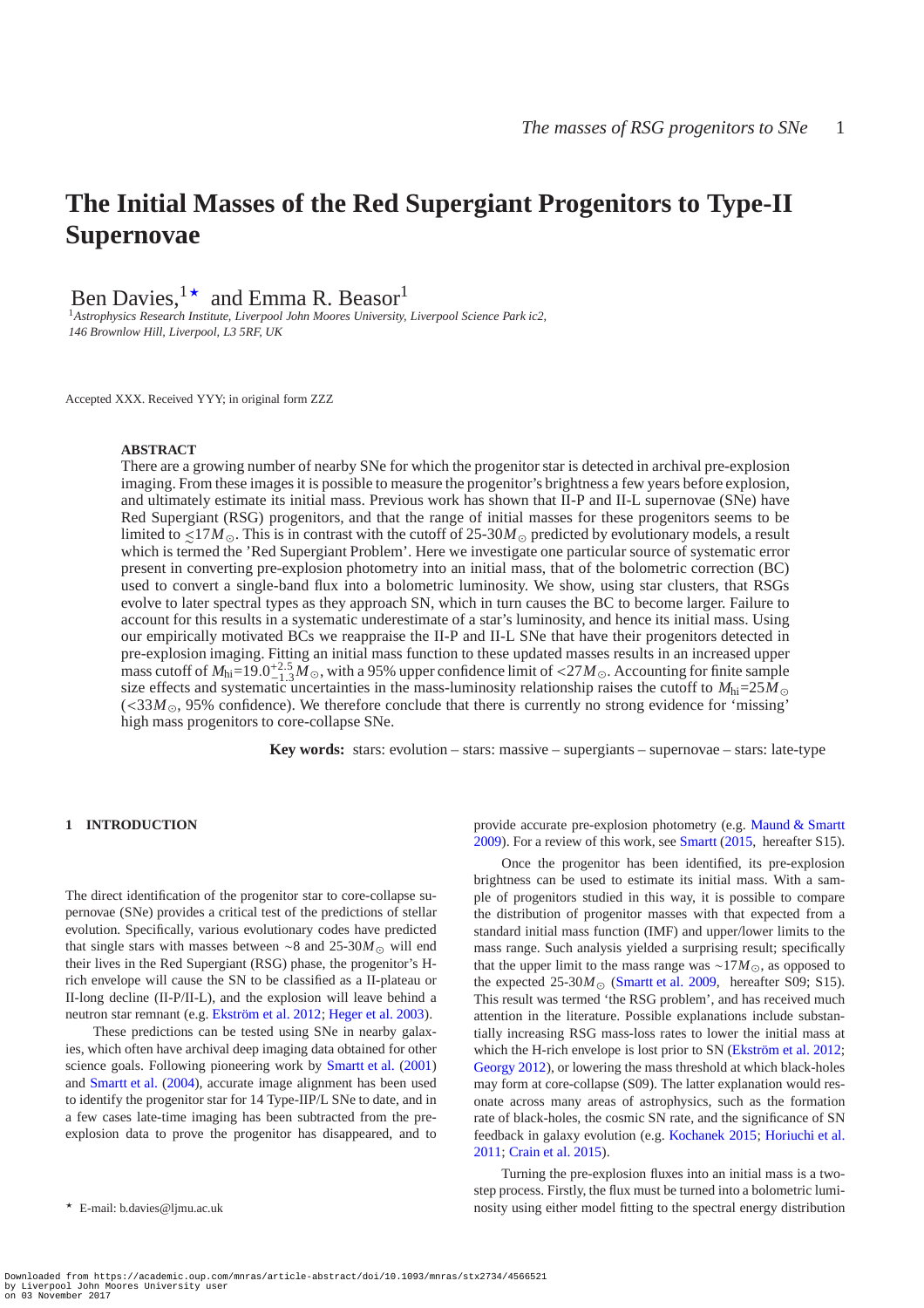(SED) (e.g. [Maund et al. 2014b](#page-13-9)), or if the pre-explosion data is limited to one or two passbands, by assuming a bolometric correction (BC). Secondly, the final luminosity  $L_{fin}$  is converted into an initial mass  $M<sub>init</sub>$  via numerical predictions of the relation between  $M<sub>init</sub>$ -*L*<sub>fin</sub> from evolutionary models (for details on this process, see S09).

In this paper we concentrate on the first step, that is the conversion of fluxes to bolometric luminosities. The first potential source of systematic error is the issue of extinction due to circumstellar material (CSM), which many RSGs are known to have, often at the level of  $A_V \ge 1$ mag (e.g. [Massey et al. 2005](#page-13-10); [de Wit et al.](#page-13-11) [2008](#page-13-11); [Davies et al. 2013](#page-12-2)). If this is not accounted for,  $L_{fin}$  (and hence  $M<sub>init</sub>$ ) will be underestimated [\(Walmswell & Eldridge 2012;](#page-13-12) [Beasor & Davies 2016](#page-12-3)). However, [Kochanek et al.](#page-13-13) [\(2012\)](#page-13-13) have argued that this effect would be small, since photons scattered into the line of sight by circumstellar dust can almost entirely compensate for the direct flux lost, provided the CSM is not too optically thick. In S15, the progenitor mass distribution from S09 was reanalysed including an ad-hoc level of circumstellar extinction of  $A_V = 0.5$ , and it was argued that the updated upper mass cutoff of ∼17*M*⊙was still much lower than the predicted 25-30*M*⊙.

Another potential source of systematic error is the adopted BC. As stated above, for many SN progenitors there are preexplosion detections in only one or two bands. With a single-band detection, one cannot know the progenitor's colour; while with a two-band detection one can only place an upper limit on the colour under the assumption of zero reddening. In these cases, the strategy is typically to assume that the progenitor was a RSG, and assume an average BC based on the average spectral type of RSGs. Typically, a spectral type of  $M0 \pm 3$  subtypes is assumed, which corresponds to bolometric correction in the *V*-band of  $BC_V = -1.3 \pm 0.5$  (see e.g. S09, S15). By adopting such a Gaussian probability distribution for  $BC_V$ , the resulting initial mass estimate is exposed to a potential systematic error if the true BC has a larger (negative) value.

In this paper we reassess the BCs of RSGs, in particular the evolution of BCs in various passbands as the stars approach SN. We do this by studying RSGs in resolved young star clusters. By studying stars in clusters, we can be confident that the stars all have approximately the same age, and so the stars currently in the RSG phase have the same initial mass to within a few tenths of a Solar mass. Since these RSGs will all be following roughly the same evolutionary track as they climb up the Hertzsprung-Russell (H-R) diagram, we can use their luminosity as a proxy for evolutionary state (see e.g. Fig. 1 of [Davies et al. 2008](#page-12-4)). That is, we expect the most luminous RSG in a cluster to be the star closest to SN. Therefore, by measuring the properties of the RSGs in a cluster as a function of luminosity, we can study how these properties change as the stars evolve. Finally, by studying RSGs in clusters where we can clearly detect the underlying main-sequence (MS) population, we can use the location of the MS in the H-R diagram to make an independent estimate of the foreground extinction. This is a crucial advantage if we wish to study the intrinsic colour evolution of the RSGs.

This paper is organised as follows. In Sect. [2](#page-2-0) we describe the clusters in our sample, the sources for the photometry of the RSGs studied here, our de-reddening procedure, and how we determine the BCs for each star. In Sect. [3](#page-4-0) we investigate the trends of spectral type and BC with luminosity, and hence evolutionary state. In Sect. [4](#page-5-0) we use our results to reassess the progenitor masses for all II-P and II-L SNe with pre-explosion photometry or upper limits, and ultimately revisit the mass distribution of SN progenitors and the upper mass cutoff. We conclude in Sect. [5.](#page-12-5)

# <span id="page-2-0"></span>**2 OBSERVATIONS AND DATA**

In selecting clusters for this work, we have the following requirements. Firstly, the clusters must be young enough to contain RSGs (∼ <25Myr), whilst being massive enough to have a well-populated upper IMF ( $\geq 10^4 M_{\odot}$ ). The clusters must also be nearby enough such that we can resolve the individual stars, and that the line-ofsight extinction is low enough for us to be able to detect the stars in the optical. The latter requirement is necessary as we are aiming to derive empirical bolometric luminosities, so we need to be able to detect the stars at any wavelength at which they emit non-negligible flux.

From the above requirements we have selected four clusters: the galactic clusters  $\chi$  Per, NGC7419, and RSGC2, and NGC2100 in the Large Magellanic Cloud. Below we discuss each of the clusters in more detail.

# **2.1** χ **Per**

This cluster is part of the larger  $h + \chi$  Per complex, all of which appears to be coeval to within the errors on the ages of the constituent components [\(Currie et al. 2010](#page-12-6)). This complex is itself part of the larger Per OB1 complex. To ensure that we are only selecting coeval stars, we have restricted our sample to those RSGs within 6′ of the centre of  $\chi$  Per, which is approximately the distance to the edge of the  $h + \chi$  Per complex. This leaves us with a sample of 8 stars. Spectral types are taken from the SIMBAD database. The optical extinction towards  $\chi$  Per was determined by [Currie et al.](#page-12-6) [\(2010](#page-12-6)) from fits to the location of the main-sequence stars, and was found to be  $A_V = 1.66$  mag.

The majority of the optical photometry is taken from [Johnson](#page-13-14) [\(1966](#page-13-14)). The stars in this cluster have more contemporary photometry available in the literature (e.g. [Kharchenko et al. 2009;](#page-13-15) [Pickles & Depagne 2010](#page-13-16)), enabling us to assess the reliability of the original Johnson photometry<sup>[1](#page-2-1)</sup>. The photometry at *UBV* is consistent to within ∼0.1mags, which seems reasonable considering some of these stars are likely to be photometrically variable. However, the *I* band photometry from different authors disagrees at a level which cannot be explained by stellar variability. Specifically, the Pickles synthetic Cousins  $I \equiv I_C$  band photometry and Johnson  $I_J$  photometry are offset from one another by around half a magnitude for all stars, even after colour-corrections to put them in the same photometric system (see Appendix). Furthermore, neither set of *I* photometry produces SEDs for the stars which look typical of RSGs. As a compromise, for the *I* band photometry in this cluster we have taken an average of the Johnson and Pickles photometry, with the error defined to be half the difference between the two.

#### **2.2 NGC 7419**

This cluster is relatively compact, containing five RSGs, including the relatively extreme RSG MY Cep. Spectral types are again taken from the SIMBAD database. As with  $\chi$  Per, main-sequence fitting reveals an optical extinction of  $A_V = 5.2$  [\(Joshi et al. 2008;](#page-13-17) [Marco & Negueruela 2013](#page-13-18)). The optical *UBVRI* photometry for these stars is taken from [Joshi et al.](#page-13-17) [\(2008\)](#page-13-17), and is complemented with near- and mid-IR photometry from 2MASS [\(Skrutskie et al.](#page-13-19)

<span id="page-2-1"></span><sup>1</sup> The [Pickles & Depagne](#page-13-16) [\(2010](#page-13-16)) data is synthetic photometry on the Landolt system constructed from various multiband photometry in the literature.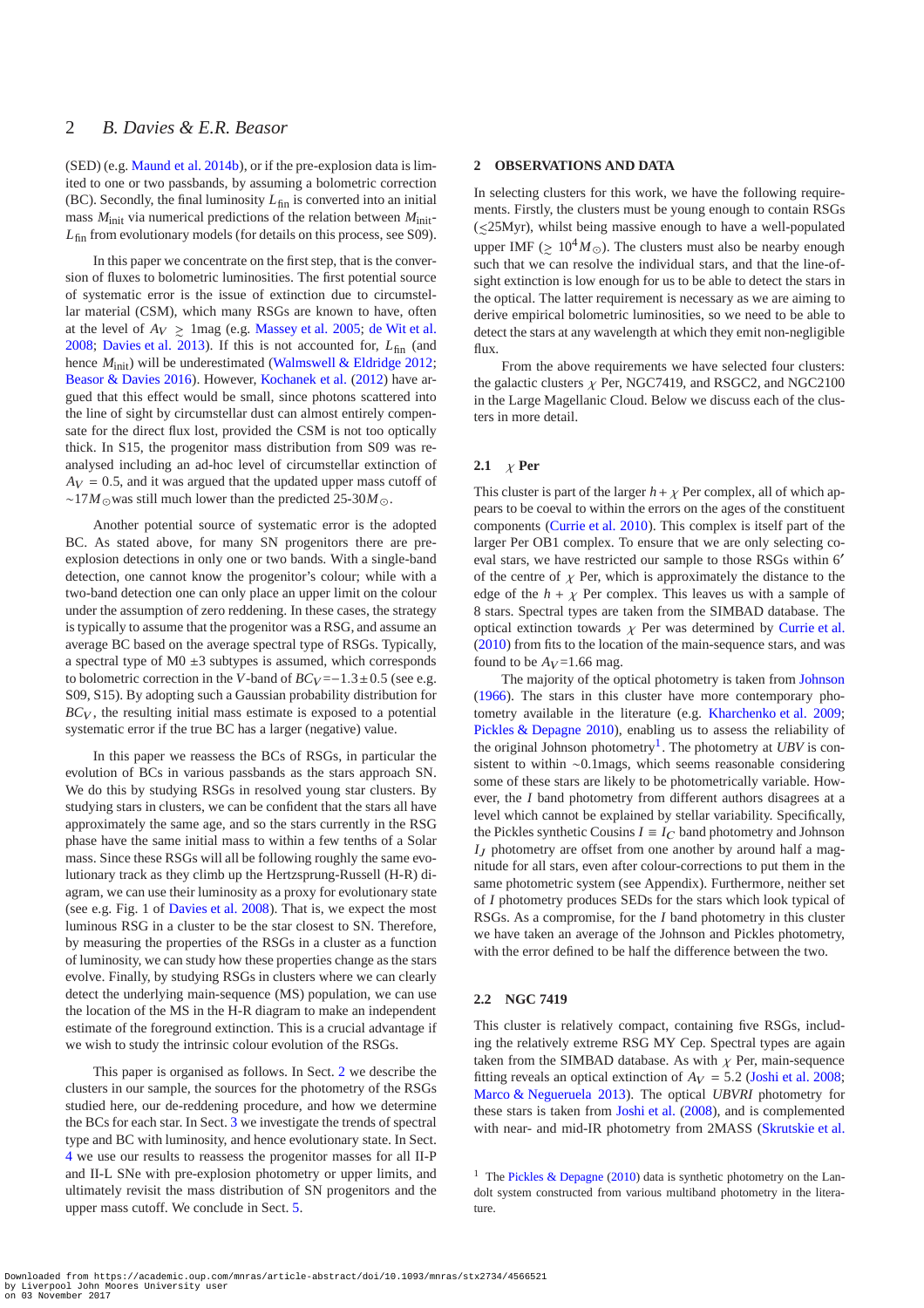<span id="page-3-0"></span>**Table 1.** The extinction law for RSGs. The first column contains the name of the filter bandpass λ. The next three column blocks contain the extinction at a given filter  $\lambda$  for an early stage (spectral type = M0) and late-stage (M7) RSG, for reddening values of  $E(B - V)$ =0.322, 1.61 and 3.22 – analogous to visual band extinctions of  $A_V = 1$ , 5 and 10 for a [Cardelli et al.](#page-12-7) [\(1989](#page-12-7)) reddening law with  $R_V = 3.1$ . See text for further details.

|                  | $E(B - V) = 0.322$  |       | $E(B - V) = 1.61$   |       | $E(B-V)=3.22$       |       |
|------------------|---------------------|-------|---------------------|-------|---------------------|-------|
|                  | $A_{\lambda}/A_{V}$ |       | $A_{\lambda}/A_{V}$ |       | $A_{\lambda}/A_{V}$ |       |
| $\lambda$        | (M0)                | (M7)  | (M0)                | (M7)  | (M0)                | (M7)  |
| <b>JOHNSON U</b> | 1.285               | 1.050 | 1.402               | 1.285 | 1.449               | 1.374 |
| <b>JOHNSON B</b> | 1.215               | 1.199 | 1.194               | 1.179 | 1.171               | 1.158 |
| <b>JOHNSON V</b> | 0.972               | 0.969 | 0.961               | 0.957 | 0.945               | 0.941 |
| <b>JOHNSON R</b> | 0.720               | 0.698 | 0.697               | 0.677 | 0.671               | 0.652 |
| <b>JOHNSON I</b> | 0.504               | 0.500 | 0.491               | 0.487 | 0.477               | 0.474 |
| WFPC2 F814W      | 0.544               | 0.536 | 0.531               | 0.524 | 0.517               | 0.511 |
| 2MASS J          | 0.338               | 0.426 | 0.293               | 0.273 | 0.294               | 0.266 |
| 2MASS H          | 0.182               | 0.181 | 0.181               | 0.181 | 0.181               | 0.180 |
| 2MASS K          | 0.119               | 0.119 | 0.118               | 0.118 | 0.118               | 0.118 |

[2006](#page-13-19)) and MSX [\(Egan et al. 2003](#page-12-8)). The *I*-band photometry has been converted from the Cousins to the Johnson system (see Appendix).

# **2.3 RSGC2**

This cluster is much more heavily extinguished than the rest in our sample, so much so that it has yet to be detected at wavelengths shorter than *V*. A population of blue stars was detected in the optical by [Nakaya et al.](#page-13-20) [\(2001](#page-13-20)), the colours of which imply a *V*-band extinction of  $A_V = 11.4 \pm 0.6$ . This is comparable to the *K*-band extinction  $A_K \sim 1$  found by [Froebrich & Scholz](#page-13-21) [\(2013](#page-13-21)) who detected the main-sequence in the near-IR. However, fundamental uncertainties in the nature of the extinction law make correcting for this extinction highly problematic, as we will discuss further in Sect. [3.2.](#page-5-1)

The cluster has 26 RSGs [\(Davies et al. 2007\)](#page-12-9), but only a subsample of these have known optical spectral types [\(Negueruela et al. 2012](#page-13-22), [2013](#page-13-23)). These stars have high quality near and mid-IR photometry from 2MASS, *Spitzer/IRAC* [\(Benjamin et al. 2003](#page-12-10)) and MSX. Optical photometry in the *V*, *R* and *I* bands comes from [Nakaya et al.](#page-13-20) [\(2001\)](#page-13-20), which according to the authors is photometrically similar to the Johnson system.

#### **2.4 NGC 2100**

This cluster, located in the Large Magellanic Cloud (LMC), has 19 RSGs. Optical photometry in the *UBVR* bands is taken from [Massey](#page-13-24) [\(2002](#page-13-24)). This is complemented with *I*-band photometry from DENIS [\(Cioni et al. 2000\)](#page-12-11), near-IR photometry from 2MASS, and mid-IR photometry from WISE [\(Wright et al. 2010](#page-13-25)). Spectral types are available only for a small subsample of stars in this cluster, obtained from I. Negueruela (priv. comm). For RSGs, the DENIS-*I* bandpass has a colour correction to the Johnson system which for RSGs is indistinguishable from that of Cousins-*I* (see Appendix).

#### <span id="page-3-1"></span>**2.5 Dereddening the photometry**

For the clusters  $\chi$  Per and NGC2100, the low foreground extinction requires only a minor correction, and so the uncertainty introduced by the dereddening process is minor compared to other sources of error such as the errors on the photometry. However, for NGC7419, and especially for RSGC2, uncertainties in the foreground extinction and the extinction law are the dominant source of error.

In making these corrections, the first factor we need to appreciate is that the commonly-used extinction laws used to convert a reddening  $E(B - V)$  to extinction at a particular wavelength  $A_{\lambda}$ (e.g. [Cardelli et al. 1989](#page-12-7)) were derived using OB stars, which have very different spectral energy distributions (SEDs) to RSGs. This means that the tabulated  $A_{\lambda}/A_V$  values (e.g. [Rieke & Lebofsky](#page-13-26) [1985](#page-13-26)) no longer hold, as the effective wavelength for the filter  $\lambda$ can be substantially redder when applied to a RSG. Indeed, there is a second-order effect, in that the higher the total extinction the redder the effective wavelength of the filter. This has been previously noted in the literature [\(Johnson et al. 1966;](#page-13-27) [Lee 1970](#page-13-28); [Elias et al.](#page-12-12) [1985](#page-12-12); [Nakaya et al. 2001](#page-13-20)). Given our previously mentioned concerns about some of the literature photometry for bright RSGs in the *I*-band, plus the fact that filter bandpasses frequently used to detect SN progenitors can be very different from those of the Johnson system, we have decided to revisit this issue with contemporary data.

To determine the appropriate reddening corrections, we began with the observed SEDs of a sample of RSGs first presented in [Davies et al.](#page-12-2) [\(2013](#page-12-2)). The sample covers RSGs of spectral types K0 to M2.5, with continuous wavelength coverage between  $0.35 \mu m$ and  $2.5\mu$ m. We derived synthetic photometry for each star for a range of filters on the magnitude scale,  $m_\lambda$ . We then reddened the spectra according to [Cardelli et al.](#page-12-7) [\(1989](#page-12-7)), using a canonical value of  $R_V = 3.1$  and a fixed value of  $E(B - V)$ , and again determined synthetic photometry for the same set of filters,  $m'_{\lambda}$ . The extinction at a given filter  $A_{\lambda}$  for a fixed  $E(B - V)$  was then determined to be  $A_{\lambda} = m'_{\lambda} - m_{\lambda}$ .

In Table [1](#page-3-0) we have tabulated values of  $A_{\lambda}$  for various filters, including the F814W filter that frequently provides the detections for II-P progenitors in pre-explosion imaging. We have provided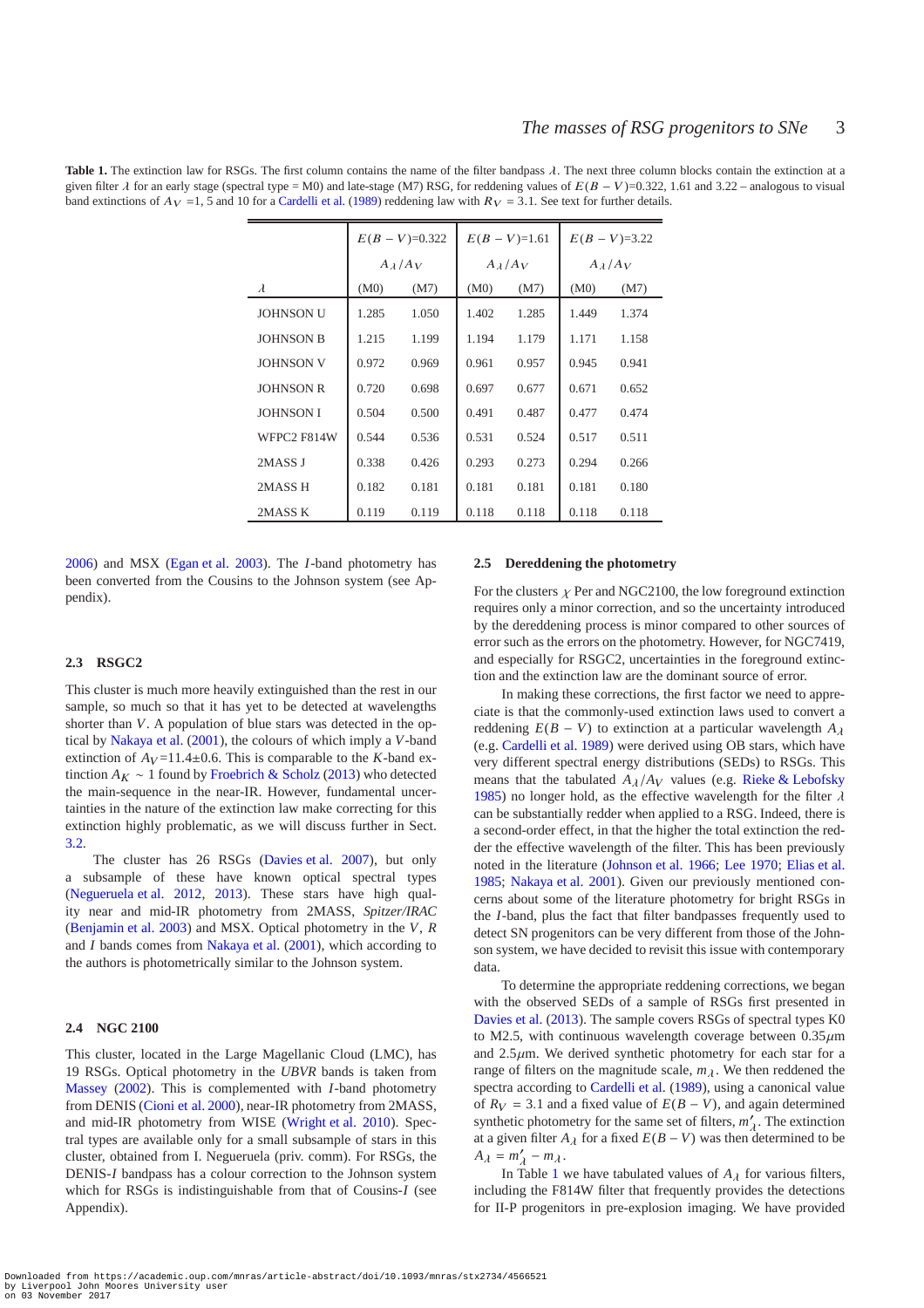**Table 2.** Stars used in this study, along with their spectral types and the bolometric luminosities derived in this work. The errors on  $L_{bol}$  do not include the errors in the distance to the host cluster. The identifications come from [Beasor & Davies](#page-12-3) [\(2016\)](#page-12-3), [Beauchamp et al.](#page-12-13) [\(1994](#page-12-13)) and [Davies et al.](#page-12-9) [\(2007\)](#page-12-9).

| ID               | SpT              | $\log (L_{\rm bol}/L_\odot)$      |
|------------------|------------------|-----------------------------------|
| <i>NGC 2100</i>  |                  |                                   |
| BD 1             | M6               | $4.87^{+0.01}_{-0.01}$            |
| BD <sub>3</sub>  | M0               | $4.84^{+0.01}_{-0.01}$            |
| B <sub>D</sub> 7 | M <sub>2</sub>   | $4.73^{+0.01}_{-0.02}$<br>$-0.01$ |
| NGC 7419         |                  |                                   |
| <b>BMD 950</b>   | M7.5             | $5.25^{+0.04}_{-0.04}$            |
| <b>BMD 435</b>   | M1.5             | $4.62^{+0.02}_{-0.01}$            |
| <b>BMD 696</b>   | M1.5             | $4.62^{+0.04}_{-0.03}$            |
| <b>BMD 139</b>   | M1               | $4.53^{+0.04}_{-0.04}$            |
| <b>BMD 921</b>   | M <sub>0</sub>   | $4.47^{+0.05}_{-0.05}$            |
| $\chi$ Per       |                  |                                   |
| SU Per           | M3.5             | $4.99_{-0.06}^{+0.09}$            |
| RS Per           | M4               | $4.92^{+0.06}_{-0.04}$            |
| AD Per           | M <sub>2.5</sub> | $4.80^{+0.08}_{-0.05}$            |
| V441 Per         | M <sub>2</sub>   | $4.75^{+0.10}_{-0.06}$            |
| <b>BU</b> Per    | M4               | $4.67^{+0.07}_{-0.05}$            |
| FZ Per           | M1               | $4.64^{+0.06}_{-0.05}$            |
| V439 Per         | M0               | $4.53^{+0.06}_{-0.05}$            |
| V403 Per         | M0               | $4.41^{+0.06}_{-0.05}$            |
| RSGC2            |                  |                                   |
| D2               | M7.5             | $5.12^{+0.14}_{-0.20}$            |
| D6               | M3.5             | $5.04_{-0.37}^{+0.01}$            |
| D <sub>3</sub>   | M <sub>5</sub>   | $4.94^{+0.14}_{-0.26}$            |
| D18              | M <sub>0.5</sub> | $4.66^{+0.19}_{-0.01}$            |
| D16              | M2               | $4.56^{+0.11}_{-0.30}$            |
| D <sub>20</sub>  | M1.5             | $4.56^{+0.15}_{-0.35}$            |
| D19              | M1               | $4.45^{+0.26}_{-0.25}$            |

the correction for spectral type M0, as well as the correction for an M7 star if we take our data and linearly extrapolate the trend with spectral type. We have also provided the corrections for three levels of extinction, analogous to values of  $A_V$  of 1, 5, and 10 mags.

### **2.6** Determination of  $L_{\text{bol}}$  and  $BC_{\lambda}$

With all the photometry and spectrophotometry for each star collated, we next computed bolometric luminosities. We interpolated between photometry points using a cubic spline in log space, and integrated between 0.3 and  $24\mu$ m. For the stars in RSGC1 which had photometry missing in the *U* and *B* bands, we extrapolated the

SED from the *V*-band to the *U*-band using a black-body curve that had been fitted to the available photometry. This extrapolated region of the SED accounted for around 0.1dex of the total flux of the star. Though the SEDs of RSGs are poorly matched by blackbodies, tests using the other stars in our sample revealed that the error introduced by this procedure was small ( $\leq$  ±0.03dex) compared to the other sources of error in these stars.

The bolometric corrections at each band  $BC<sub>\lambda</sub>$  were determined from,

$$
BC_{\lambda} = m_{bol} - m_{\lambda} \tag{1}
$$

where  $m_{\lambda}$  is the apparent magnitude at wavelength  $\lambda$ , corrected for foreground extinction, and  $m_{bol}$  is the bolometric apparent magnitude of the star as determined above.

We note that we have *not* corrected for any circumstellar extinction here. RSGs are well known to have large amounts of circumstellar dust produced in their winds, and that the mass of this dust increases as the star approaches SN [\(Beasor & Davies 2016](#page-12-3)). Here we are assuming that any flux lost in the optical and near-IR bands due to absorption or scattering by the dust is re-radiated in the mid-IR. Hence, our  $L_{bol}$  measurements are unaffected by circumstellar extinction, and the  $BC<sub>\lambda</sub>$  values we derive for each star in our sample should include any correction for circumstellar dust. If all RSGs at a certain spectral type are affected by circumstellar extinction in a similar way, this should reveal itself in the average  $BC_{\lambda}$  for that spectral type.

# <span id="page-4-0"></span>**3 TRENDS BETWEEN EVOLUTIONARY STATE OBSERVED PROPERTIES**

### **3.1 Evolution of spectral type**

The first trend we remark upon is that of evolutionary state (i.e. luminosity) with spectral type, which is shown in Fig. [1.](#page-5-2) We see a clear trend of the most luminous (and hence most evolved) RSGs having later spectral types. Such a correlation has already been noted by [Negueruela et al.](#page-13-23) [\(2013](#page-13-23)). Three of the four clusters studied here have stars with spectral types M6 or later, with the latest spectral type in  $\chi$  Per being M4. However, the stars W Per and S Per are part of the larger Per OB1 complex, and so may conceivably have the same age, and both are known to have shown spectral types as late as M5 and M7 respectively. Together with the data plotted in Fig. [1,](#page-5-2) this leads us to conclude that the spectral type of RSGs evolves to later types as the star approaches the end of its life, and that the spectral type at SN will be typically around M5-M7.

The above conclusion is consistent with that found for SN progenitors which have either pre-explosion detections in multiple bands or stringent upper limits. The progenitor of SN2009md had colours consistent with being an M4 [\(Fraser et al. 2011](#page-13-29)), while SN2004et was redder than an M4 [\(Crockett et al. 2011](#page-12-14)). SN2003gd and SN2013ej had colours consistent with M2 supergiants [\(Van Dyk et al. 2003](#page-13-30); [Smartt et al. 2004](#page-13-2); [Fraser et al.](#page-13-31) [2014](#page-13-31)), while the recently revised foreground extinction towards SN2008bk also implies a late-type progenitor (this work, [Maund](#page-13-32) [2017](#page-13-32)). Other SNe II-P which were thought to have yellow progenitors have since been called into question [\(Maund et al. 2015](#page-13-33)). From SN progenitor evidence alone, one would conclude that Type-IIP/L SNe should typically have RSG progenitors with spectral types of at least M2, and in most cases significantly later.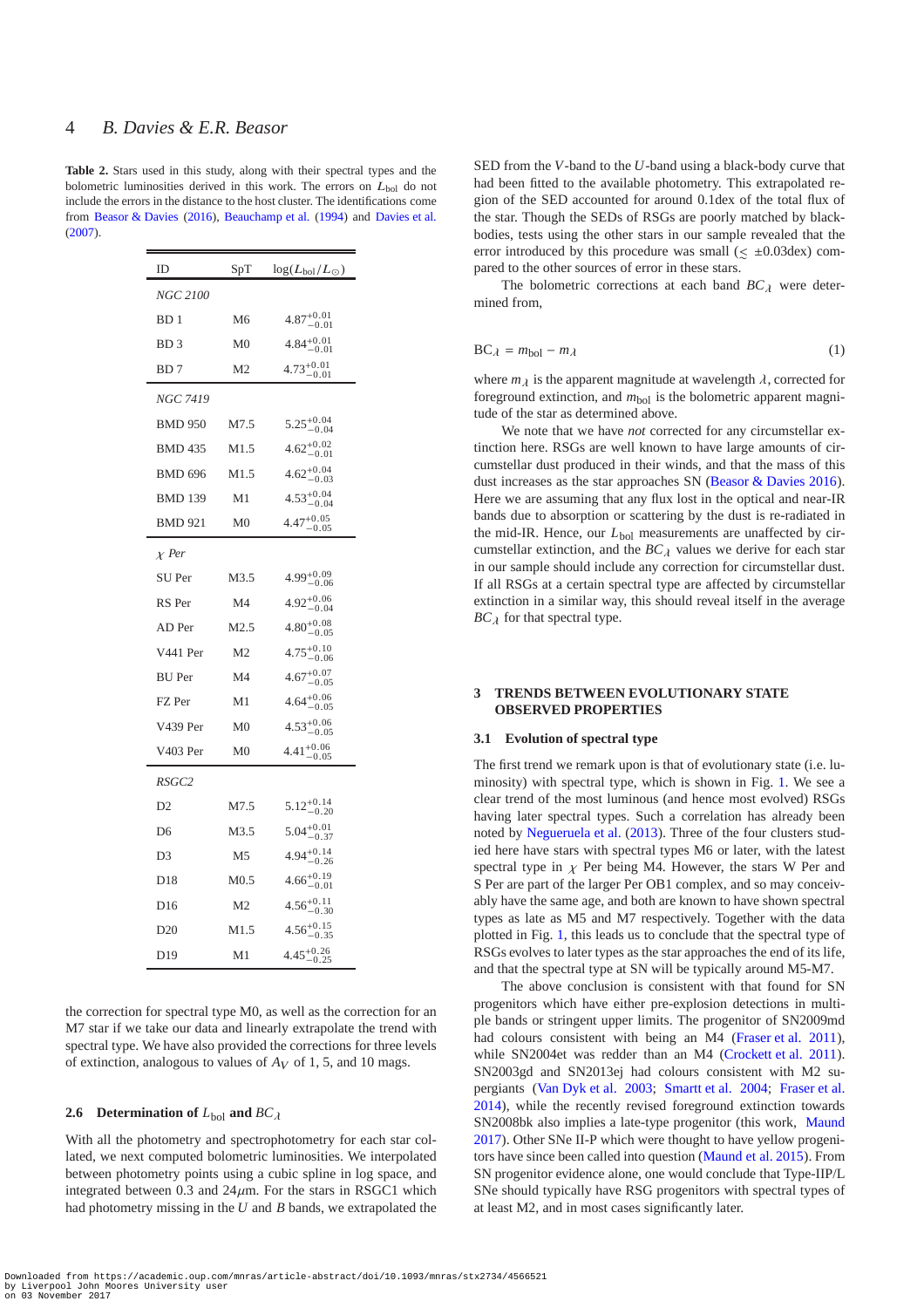

<span id="page-5-2"></span>Figure 1. The correlation of spectral type with luminosity in four resolved star clusters. Since the most luminous RSGs in a star cluster are the most evolved, we conclude that the RSGs with the latest spectral type are the closest to SN.

### <span id="page-5-1"></span>**3.2 Evolution of RSG bolometric corrections**

The bolometric corrections in the *V*, *R*, *I* and 2MASS  $K_s$  bands as a function of spectral type for the stars in our sample are shown in Fig. [2.](#page-6-0) In the top left panel where we show  $BC_V$ , we see that for a spectral type of M0 the *BC<sub>V</sub>* assumed by S09 and S15 are consistent with our early M-type stars. Our results are also consistent with the  $BC_V$  of [Elias et al.](#page-12-12) [\(1985](#page-12-12)), illustrated by the dotted line. However, the plot shows that for spectral types later than those studied by Elias et al,  $BC_V$  drops very steeply. The average  $BC_V$  for the two M7.5 stars in our sample is -4; which is 2.7mags below that adopted by S09/S15. This would mean that for any SN progenitor with a single pre-explosion detection in the *V*-band, the luminosity would be underestimated by over a factor of 10.

Fortunately, pre-explosion detections are more frequently in the *I*-band, and occasionally in the *R*-band (or their *HST* analogues, F814W and F606W respectively). For these bands, the evolution of BC with spectral type is less aggressive. Nevertheless, from our data the difference in BC between an M0 star and an M7.5 seems to be of order -2 and -1 mags in *R* and *I* respectively. In the *K*band, the trend with spectral type is weak but seems to go in the opposite direction. This means that for a pre-explosion detection at  $K$ , the S09/S15 luminosity estimate would be slightly too high, though only by ∼0.15dex.

On each panel of Fig. [2](#page-6-0) we also show the BCs of [Elias et al.](#page-12-12) [\(1985](#page-12-12)). In the *V* and *K* bands, we find results that are consistent with this work to within the errors. However, in the *R*-band, and in particular the *I* band, the systematic differences are large. As noted earlier, the *I*-band photometry used by Elias et al. came from [Johnson](#page-13-14) [\(1966](#page-13-14)). When we compared this photometry to that at other wavelengths for the same stars, the *I*-band seemed to be anomalously bright by around half a magnitude. We note also that the intrinsic colours and BCs derived by [Fraser et al.](#page-13-29) [\(2011](#page-13-29)) using MARCS model atmospheres with effective temperatures between 3400-4000K are comparable to our results, with the caveat that MARCS models notoriously struggle to fit the TiO bands that dominate the *V* and *R* bands of RSGs [\(Davies et al. 2013](#page-12-2)). We therefore suggest that a problem with the photometric calibration of the *I*

<span id="page-5-3"></span>**Table 3.** Average bolometric corrections for late-type RSGs, as determined from the star with the latest spectral types (M4-M7.5) in the clusters  $\chi$  Per, NGC 7419 and NGC 2100. See text for details.

| $\lambda$      | BC <sub>λ</sub>  |
|----------------|------------------|
| V1             | $-3.88 \pm 0.82$ |
| $R_I$          | $-1.83 \pm 0.38$ |
| I <sub>I</sub> | $0.25 \pm 0.15$  |
| $I_C$          | $-0.32 \pm 0.15$ |
| F814W          | $0.00 + 0.15$    |
| Gunn i'        | $-0.49 \pm 0.15$ |
| $K_{S}$        | $3.00 \pm 0.18$  |
|                |                  |

band in [Johnson](#page-13-14) [\(1966\)](#page-13-14) is the cause of the discrepancy between our results and those of Elias et al.

To determine the most appropriate  $BC<sub>\lambda</sub>$  for RSGs late in their evolution, we take an error-weighted average of the latest star in all clusters: BD-1 in NGC 2100, BMD 950 (≡MY Cep) in NGC 7419, and RS Per and BU Per in  $\chi$  Per (both M4). We have decided against including RSGC2-D2 in this averaging procedure as the BCs in this cluster are heavily dependent on not just the high (and uncertain) foreground extinction, but also the slope of the extinction law. In the panels of Fig. [2,](#page-6-0) we have shown the results for RSGC2 using a value of  $R_V = 4.5$ , rather than the usual  $R_V = 3.1$ . Such a value of  $R_V$  is not uncommon for regions in the inner Galaxy (e.g. [Zasowski et al. 2009](#page-13-34)). Using the standard  $R_V = 3.1$ would cause the RSGC2 points in move downward in Fig. [2.](#page-6-0) In the case of the *I*-band (bottom left panel) the points would move down by about a magnitude, and so would be highly discrepant with respect to the data from the other clusters. For the purposes of this paper, we show the RSGC2 points only to illustrate that by making justifiable assumptions about the extinction law in that line of sight we can make these stars agree with the rest. We exclude the RSGC2 stars when computing average  $BC<sub>\lambda</sub>$  values.

In Table [3](#page-5-3) we compile the average BCs for late-type RSGs for several band-passes. This list of filter bands includes several definitions of the *I*-band, where the majority of progenitor detections are made. Subtle differences in bandwidth, filter profile and effective wavelength of the different *I*-band filters mean that they cannot be directly compared to one another, and so colour transformations must be made (see Appendix A).

We note that these values may contain some systematic errors. For example, the poorer sampling of the later spectral types, caused presumably by the shorter amount of time that stars spend at these spectral types, may result in the absolute value of the BCs being systematically underestimated. This would ultimately cause the progenitor masses to be underestimated in the case of a detection in any band shortward of *I*. Since this is the case for the vast majority of the SNe in our sample, the ultimate consequence would be that the upper mass cutoff *M*hi would be underestimated.

# <span id="page-5-0"></span>**4 REAPPRAISAL OF PROGENITOR MASSES**

In the previous sections we have shown that RSGs systematically evolve to later spectral types as they approach SN, with a substantial impact on their BCs. With this in mind, we now take a fresh look at the inferred progenitor masses for all SNe with preexplosion detections and/or upper limits.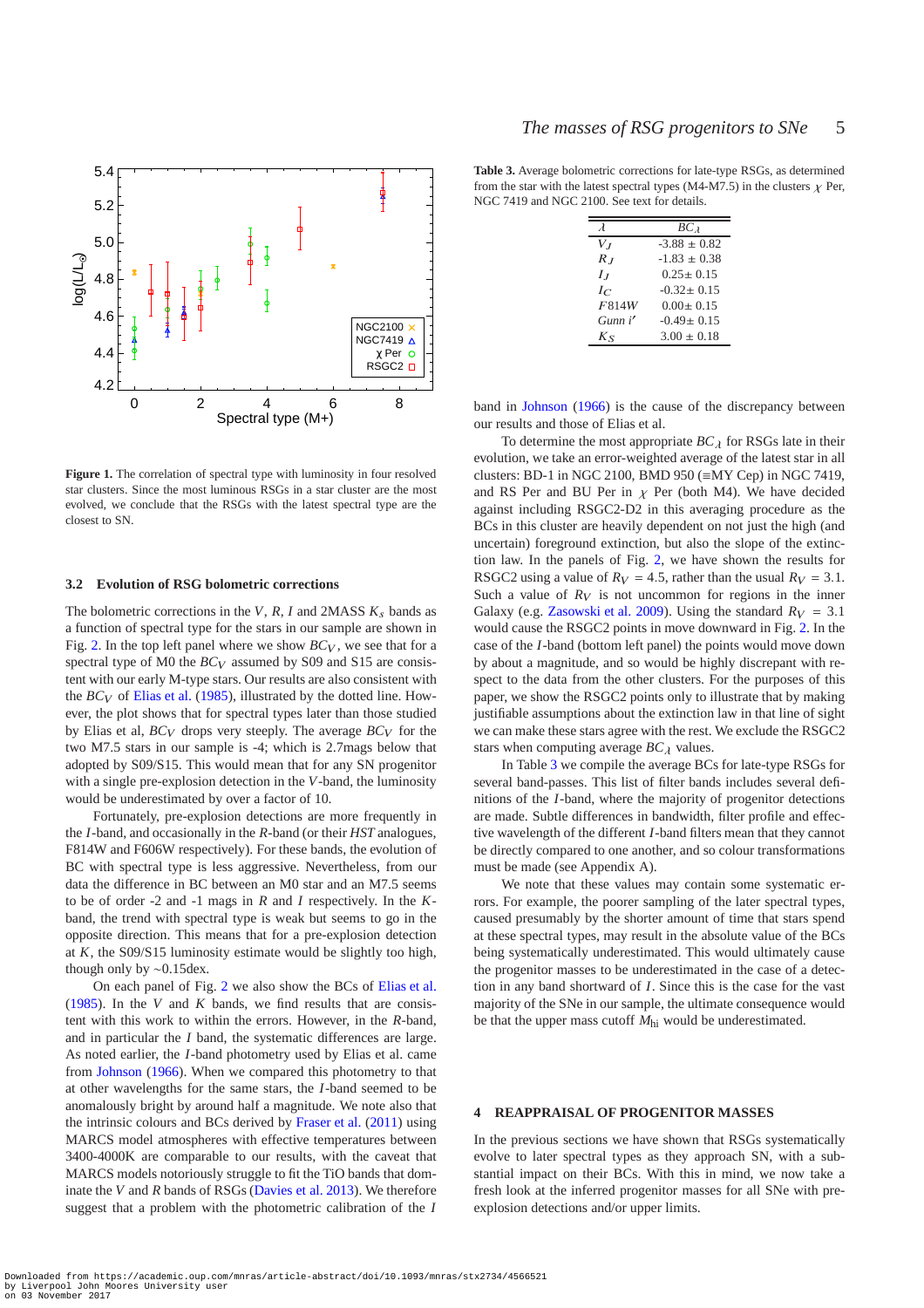

<span id="page-6-0"></span>Figure 2. Bolometric corrections (BCs) for each of the stars in each cluster. The panels show the BCs in V, R, I and K-bands (top-left, top-right, bottom-left, bottom-right respectively). The grey dashed lines shows the BCs adopted by S09 and S15 in each band. The dotted line with '+' symbols shows the BCs measured by [Elias et al.](#page-12-12) [\(1985](#page-12-12)), which only go as far as M4.

#### **4.1 Sample**

For the sample of objects, we begin with those events listed in S09 and S15. The mass-spectrum of II-P/II-L progenitors was first defined in S09, but some of the terminal luminosities (and therefore initial masses) of individual events were revised in S15 by adding in an ad-hoc level of circumstellar extinction. S15 also added several events that had occurred in the intervening years. Unless stated otherwise in Sect. [4.1.1,](#page-6-1) we adopt the same distance moduli and pre-explosion photometry as in S15 (and references therein).

For any event with a single-band pre-explosion detection, we have revised the estimate of the terminal luminosity assuming a spectral type of M4-M7, as discussed in Sect. [3.2](#page-5-1) and listed in Table [3.](#page-5-3) For certain events, information from multiple bands allows us to place constraints the terminal colour of the progenitor. We have not revised the pre-explosion luminosity for SN2009md, where multiband detections have already tightly constrained the colour of the progenitor. Other events have single-band detections plus upperlimits in other bands which can constrain the terminal spectral type (e.g. SN2013ej). Below we describe the state of the observations for each SN in the sample where the observed quantities have been updated since S09/S15, and our assumptions which lead to progenitor mass estimates for these objects. Where possible, the foreground reddening has been updated to that estimated from the colours of the progenitor's neighbouring stars [\(Maund et al. 2014a](#page-13-35); [Maund](#page-13-32) [2017](#page-13-32)). Objects for which we use the same distance modulus  $\mu$ , extinction, and progenitor photometry as S09/S15 are not discussed. The observed quantities, and inferred pre-explosion luminosities and initial masses are listed in Table [4.](#page-7-0)

#### <span id="page-6-1"></span>*4.1.1 Notes on individual objects*

**SN2003gd –** Late-time/pre-explosion difference imaging was used to constrain the progenitor's pre-SN brightness to be  $m_{F814W}$  =  $24.90 \pm 0.04$  [\(Maund et al. 2014a](#page-13-35)). Detections in two bluer bands constrain the pre-SN spectral type to be M3 or earlier [\(Smartt et al.](#page-13-2) [2004](#page-13-2); [Maund et al. 2014a\)](#page-13-35). We have assumed a spectral-type of M3, with  $BC_{F814W} = 0.10 \pm 0.15$ , using our results from Fig. [2](#page-6-0) and Fig. [A1.](#page-13-36) [Maund et al.](#page-13-35) [\(2014a](#page-13-35)) estimated the foreground extinction to this object using the colours of the neighbouring stars to be E(B-V)=0.14±0.04, hence  $A_V = 0.45 \pm 0.19$  using the extinction law of Sect. [2.5.](#page-3-1)

**SN2004A –** This progenitor was detected in a pre-explosion WFPC2 F814W image, but not detected in F606W. [Maund et al.](#page-13-35) [\(2014a](#page-13-35)) used late-time/pre-explosion imaging to refine the preexplosion brightness to be  $m_{F814W} = 24.36 \pm 0.12$ . The estimated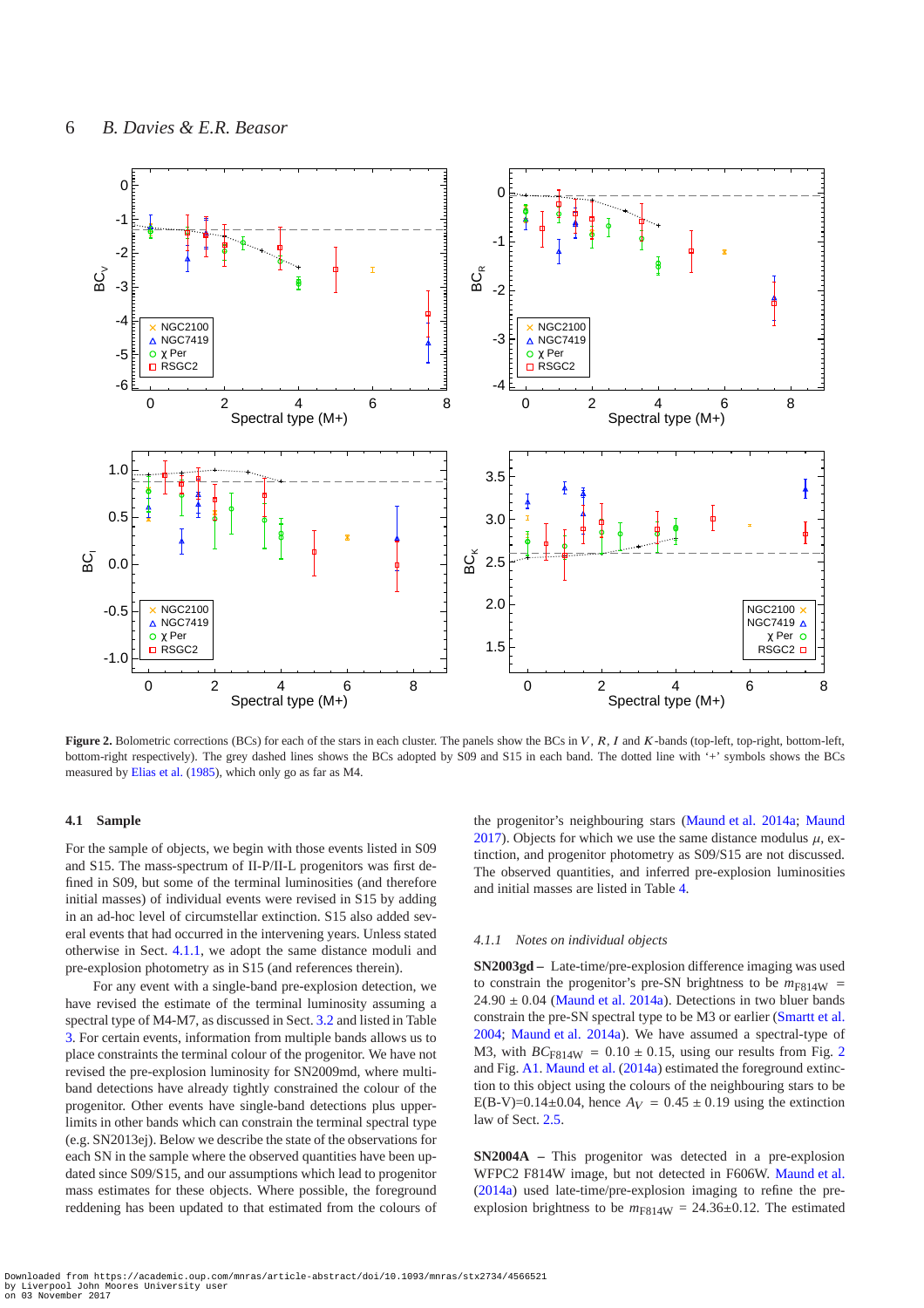<span id="page-7-0"></span>

| id                   | $\mu$            | $m_{\lambda}$    | $\lambda$      | $A_{\lambda}$   | $BC\lambda$      | $\log(L/L_{\odot})$       | $M_{\rm init}/M_\odot$ |
|----------------------|------------------|------------------|----------------|-----------------|------------------|---------------------------|------------------------|
| SN1999an             | $31.34 \pm 0.08$ | >24.70           | F606W          | $0.28 \pm 0.13$ | $-1.83 \pm 0.38$ | $< 5.40^{+0.11}$          | ${<}21.9^{+3.2}$       |
| SN1999br             | $30.75 \pm 0.18$ | >24.90           | F606W          | $0.04 \pm 0.04$ | $-1.83 + 0.38$   | $<$ 4.98 <sup>+0.12</sup> | $<14.1^{+1.8}$         |
| SN1999em             | $30.34 \pm 0.09$ | >23.00           | $I_{C}$        | $0.16 \pm 0.08$ | $-0.32 \pm 0.15$ | $< 5.02^{+0.06}$          | $< 14.7^{+0.9}$        |
| SN1999gi             | $30.00 \pm 0.08$ | >24.90           | F606W          | $0.45 \pm 0.11$ | $-1.83 + 0.38$   | $<$ 4.85 <sup>+0.10</sup> | ${<}11.8^{+2.0}$       |
| SN2001du             | $31.31 \pm 0.07$ | >24.25           | F814W          | $0.26 \pm 0.14$ | $0.00 \pm 0.15$  | $<$ 4.82 <sup>+0.07</sup> | $< 11.4 + 1.2$         |
| SN2002hh             | $28.85 \pm 0.07$ | >22.80           | i'             | $2.60 \pm 0.10$ | $-0.49 \pm 0.15$ | $< 5.55^{+0.06}$          | ${<}26.3^{+1.6}$       |
| SN2003gd             | $29.84 \pm 0.19$ | $24.00 \pm 0.04$ | F814W          | $0.23 \pm 0.07$ | $0.10 \pm 0.15$  | $4.28 \pm 0.09$           | $6.4^{+0.6}_{-0.4}$    |
| SN2004A              | $31.54 \pm 0.17$ | $24.36 \pm 0.12$ | F814W          | $0.34 \pm 0.10$ | $0.00 \pm 0.15$  | $4.90 \pm 0.10$           | $12.7^{+1.6}_{-1.5}$   |
| SN2004dg             | $31.51 \pm 0.13$ | >25.00           | F814W          | $0.40 \pm 0.05$ | $0.00 \pm 0.15$  | $<$ 4.66 <sup>+0.07</sup> | $< 9.5^{+0.7}$         |
| SN2004et             | $28.85 \pm 0.07$ | $22.06 \pm 0.12$ | I <sub>I</sub> | $0.64 \pm 0.05$ | $0.25 \pm 0.15$  | $4.77 \pm 0.07$           | $10.7^{+0.9}_{-0.8}$   |
| <b>SN2005cs</b>      | $29.62 \pm 0.12$ | $23.62 \pm 0.07$ | F814W          | $0.27 \pm 0.03$ | $0.05 \pm 0.15$  | $4.38 \pm 0.07$           | $7.1_{-0.5}^{+0.5}$    |
| SN2006bc             | $30.84 \pm 0.18$ | >24.45           | F814W          | $0.34 \pm 0.00$ | $0.00 \pm 0.15$  | $<$ 4.59 <sup>+0.08</sup> | $< 8.8^{+0.8}$         |
| SN2006my             | $31.74 \pm 0.12$ | $24.86 \pm 0.13$ | F814W          | $0.81 \pm 0.42$ | $0.00 \pm 0.15$  | $4.97 \pm 0.18$           | $13.9^{+2.9}_{-3.0}$   |
| SN2006ov             | $30.50 \pm 0.19$ | >24.20           | F814W          | $0.13 \pm 0.04$ | $0.00 \pm 0.15$  | $<4.47^{+0.08}$           | $< 7.8^{+0.7}$         |
| SN2007aa             | $31.56 \pm 0.13$ | >24.44           | F814W          | $0.05 \pm 0.00$ | $0.00 \pm 0.15$  | $< 4.76^{+0.06}$          | $< 10.6^{+0.8}$        |
| SN2008bk             | $27.96 \pm 0.13$ | $18.39 \pm 0.03$ | K              | $0.03 \pm 0.01$ | $3.00 \pm 0.18$  | $4.53 \pm 0.07$           | $8.3^{+0.6}_{-0.6}$    |
| SN2008cn             | $32.61 \pm 0.10$ | $25.13 \pm 0.09$ | F814W          | $0.54 \pm 0.06$ | $0.00 \pm 0.15$  | $5.10 \pm 0.07$           | $15.9^{+1.2}_{-1.1}$   |
| SN2009hd             | $29.86 \pm 0.08$ | $23.54 \pm 0.14$ | F814W          | $2.04 \pm 0.08$ | $0.00 \pm 0.15$  | $5.24 \pm 0.08$           | $18.3^{+1.6}_{-1.5}$   |
| SN2009kr             | $32.09 \pm 0.50$ | $24.71 \pm 0.23$ | F555W          | $0.35 \pm 0.03$ | $-0.36 \pm 0.20$ | $5.13 \pm 0.23$           | $16.4^{+4.6}_{-3.6}$   |
| SN2009md             | $31.64 \pm 0.21$ | and the control  | multi          | $\sim$          |                  | $4.50 \pm 0.20$           | $8.0^{+1.9}_{-1.5}$    |
| SN2012A              | $29.96 \pm 0.15$ | $20.29 \pm 0.13$ | K              | $0.01 \pm 0.00$ | $3.00 \pm 0.18$  | $4.57 \pm 0.09$           | $8.6^{+0.9}_{-0.8}$    |
| SN2012aw             | $29.96 \pm 0.02$ | $19.56 \pm 0.29$ | K              | $0.16 \pm 0.02$ | $3.00 \pm 0.18$  | $4.92 \pm 0.12$           | $13.0^{+1.9}_{-2.0}$   |
| SN2012ec             | $31.19 \pm 0.10$ | $23.39 \pm 0.08$ | F814W          | $0.36 \pm 0.10$ | $0.00 \pm 0.15$  | $5.16 \pm 0.07$           | $16.8^{+1.4}_{-1.3}$   |
| SN <sub>2013ej</sub> | $29.80 \pm 0.11$ | $22.65 \pm 0.05$ | F814W          | $0.24 \pm 0.03$ | $0.40 \pm 0.20$  | $4.69 \pm 0.07$           | $9.8^{+0.8}_{-0.7}$    |

**Table 4.** The SNe in our sample, along with their adopted distance moduli, pre-explosion brightnesses and bandpass, extinctions, adopted BCs, inferred luminosities and initial masses. See text for details.

foreground extinction is  $A_V = 0.64 \pm 0.19$  [\(Maund 2017](#page-13-32)), which corresponds to  $A_{F814W} = 0.34 \pm 0.10$  when adopting the extinction law of Sect. [2.5.](#page-3-1)

**SN2004et –** There has been some disagreement in the literature about the progenitor to this SN (see S09 for discussion). In this analysis we follow the results of [Crockett et al.](#page-12-14) [\(2011\)](#page-12-14), who argue that the progenitor star is that detected at *i'*, with useful upper limits in  $BVR$  that confine the spectral type to M4 or later. The  $i'$  flux was converted to the Johnson-*I* by S09. We adopt the foreground extinction of  $A_V = 1.2 \pm 0.1$  ( $A_I = 0.64 \pm 0.05$ ), and the BC<sub>I</sub> for a late-type RSG.

**SN2005cs –** [Maund et al.](#page-13-37) [\(2005\)](#page-13-37) present a multi-wavelength study of this progenitor in the *BVRIJHK* bands. Unfortunately, the only detection is in the *I*-band, with the upper limits in the other bands constraining the spectral type to within K5-M4. [Maund et al.](#page-13-35) [\(2014a\)](#page-13-35) use difference imaging to tune-up the measured progenitor brightness, finding  $m_{F814W}$ =23.62±0.07. The neighbouring stars

imply a foreground extinction of  $A_V = 0.54 \pm 0.06$  ( $A_{F814W}$  =  $0.27 \pm 0.03$ ). We adopt the BC of an M4 RSG.

**SN2006my –** Though there had previously been disagreement in the literature as to whether the pre-explosion source was detected, [Maund et al.](#page-13-35) [\(2014a](#page-13-35)) used difference-imaging to constrain the pre-explosion brightness to be  $m_{F814W}$ =24.86±0.13, and inferred a reddening from the neighbouring stars  $E(B - V) = 0.49 \pm 0.25$  $(A_{\text{F814W}} = 0.81 \pm 0.42).$ 

**SN2008bk –** The pre-explosion photometry for this progenitor includes detections in several bands from the optical to the near-IR. Further, late-time imaging of the SN site by [Maund et al.](#page-13-9) [\(2014b](#page-13-9)) confirms the progenitor is gone, and allows for precise differential photometry in each of the detection bands. By modelling the SED, these authors were able to place estimates on the pre-explosion luminosity (and hence progenitor initial mass), though without an independent estimate of the foreground extinction there was a degeneracy between initial mass and  $E(B - V)$ . [Maund](#page-13-32) [\(2017\)](#page-13-32) modelled the surrounding population and measured this foreground extinc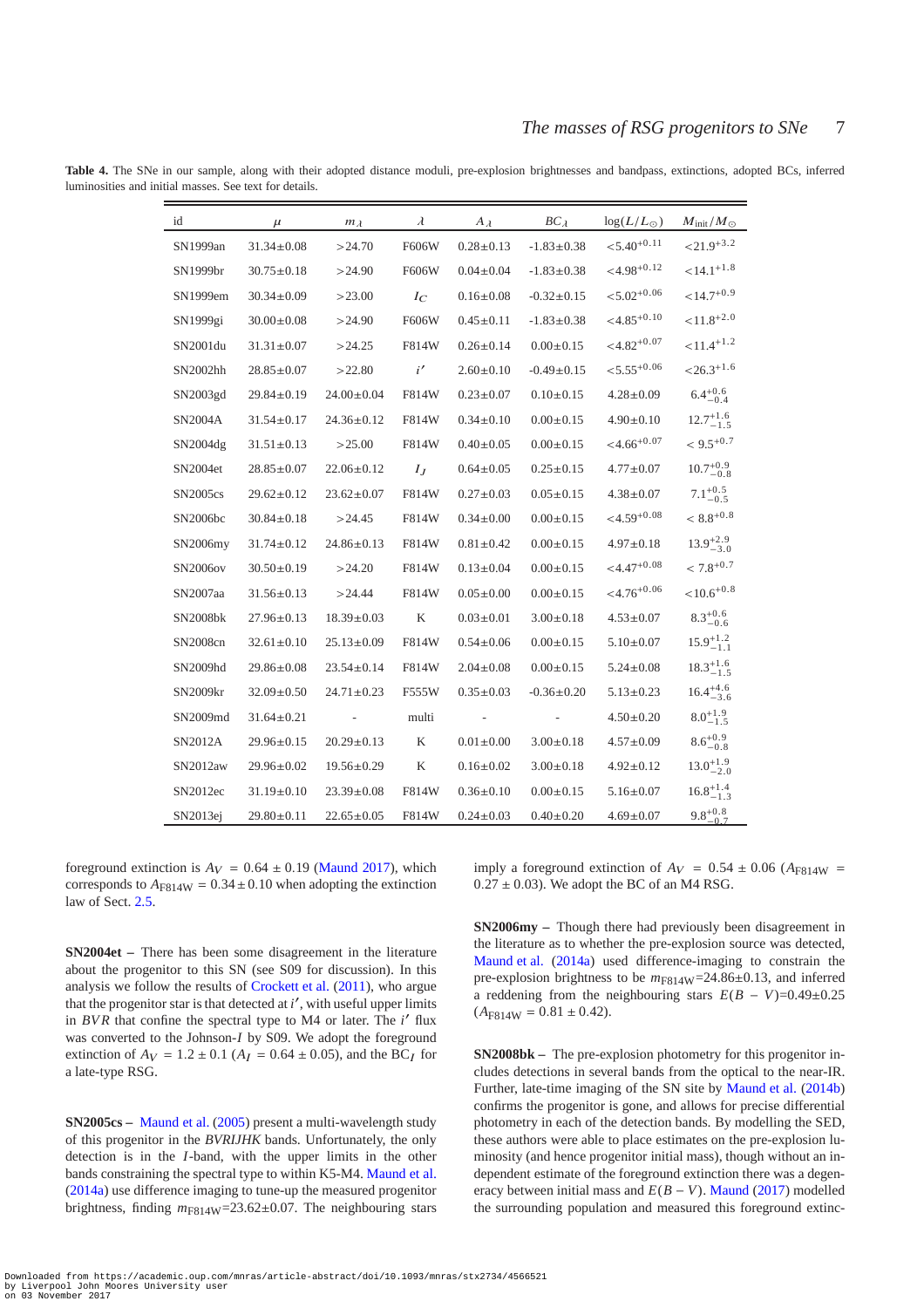tion to be much lower than had previously been accounted for –  $A_V = 0.28 \pm 0.10$ , whereas the estimate in [Maund et al.](#page-13-9) [\(2014b](#page-13-9)) was almost  $\times$  10 higher. This new extinction estimate therefore implies a much redder progenitor than previously thought.

To estimate the pre-explosion luminosity, we have taken the  $K<sub>S</sub>$ -band difference-image brightness of  $m<sub>Ks</sub> = 18.39 \pm 0.03$ , and applied the extinction from [Maund](#page-13-32) [\(2017](#page-13-32)) scaled via our extinction law to the *K*-band,  $A_K = 0.03 \pm 0.01$ , and used the *K*-band BC. We note that if a *K*-band pre-explosion detection exists, the relative insensitivity of the flux at this wavelength to  $BC_K$  means that accurate luminosities can be estimated without the need for modelling the SED (see [Davies et al. 2013](#page-12-2), for a demonstration of this using SN2008bk as an example). With the updated extinction of [Maund](#page-13-32) [\(2017](#page-13-32)), we now find a somewhat lower progenitor mass for this object (8 $M_{\odot}$  vs 11-12 $M_{\odot}$ ).

**SN2008cn –** This SN was not included in the S15 sample. Following [Elias-Rosa et al.](#page-12-15) [\(2009](#page-12-15)), we adopt the cepheid distance modulus of  $\mu = 32.61 \pm 0.10$  mag [\(Newman et al. 1999](#page-13-38)), and a foreground extinction of  $E(B - V) = 0.35 \pm 0.04$  which was determined from the equivalent width of the Na I D lines in the SN spectrum. [Maund et al.](#page-13-33) [\(2015\)](#page-13-33) measure  $m_{F814W} = 25.13 \pm 0.09$  from difference imaging, though they remark that the pre-explosion source may be a blend of two or more stars, in which case this would be an upper limit. For our analysis we have assumed that the preexplosion flux comes entirely from the progenitor.

**SN2009kr –** The detection of this SN's progenitor in the F555W and F814W bands led to the conclusion that it was a yellow supergiant, with a *V* − *I* colour consistent with mid-G type [\(Fraser et al.](#page-13-39) [2010](#page-13-39)). Assuming foreground extinction from the Milky Way only  $(A_V = 0.242)$ , these authors determined a pre-explosion luminosity of  $log(L/L_{\odot} = 5.1 \pm 0.24$  (and hence  $M = 15^{+5} - 4M_{\odot}$ ). The error on this value is dominated by that on the distance to the host galaxy.

[Maund et al.](#page-13-33) [\(2015](#page-13-33)) re-analysed the progenitor by comparing late-time and pre-explosion imaging. They claimed that the preexplosion source is in fact a cluster, age analysis of which yields a progenitor mass estimate between 12-25*M*⊙.

In this work, we have adopted the luminosity estimate of [Fraser et al.](#page-13-39) [\(2010](#page-13-39)). However, we note that the mass constraints of [Maund et al.](#page-13-33) [\(2015](#page-13-33)) are very similar. This means that the impact on the inferred upper limit to the progenitor mass distribution is only very minor, regardless of whether the Maund or Fraser progenitor information is used (see Sect. [4.3\)](#page-9-0).

**SN2009hd –** This SN was originally studied in [Elias-Rosa et al.](#page-12-16) [\(2011](#page-12-16)). A progenitor candidate was detected at the SN site in the F814W WFPC2 image, with a brightness of  $m_{F814W} = 23.54 \pm 10^{-10}$ 0.14, though the authors note that this is close to their empiricallyderived detection limit. No progenitor candidate is detected at F555W, and the upper limit places no useful constraint on the progenitor's colour. The authors estimate the progenitor luminosity *L*fin by taking the F555W upper limit, correcting for a large foreground extinction of  $A_V = 3.80 \pm 0.14$ , obtained from analysis of the SN spectrum, and assume a BC appropriate for an early K supergiant of -0.29mag.

In our analysis, we take the F814W detection, correct for the same extinction scaled to the F814W passband ( $A_{F814W} = 2.04 \pm 1.00$ 0.08), and assume a late-type RSG progenitor. This results in a substantial increase in the star's  $L_{fin}$ , going from  $log(L/L_{\odot}) = 5.04$  to  $5.30 \pm 0.08$ .

**SN2009md –** Progenitor detections in the HST filters F606W and F814W are presented in [Fraser et al.](#page-13-29) [\(2011](#page-13-29)), and the pre-explosion colour implies a spectral type of M4, consistent with our earlier conclusions that RSGs explode with late spectral types. However, [Maund et al.](#page-13-33) [\(2015\)](#page-13-33) find that the brightness of the source at the SN location in late-time images is roughly the same as that in the pre-explosion images., calling into question the conclusions of [Fraser et al.](#page-13-29) [\(2011](#page-13-29)).

For the purposes of this work we have adopted the [Fraser et al.](#page-13-29) [\(2011](#page-13-29)) pre-explosion brightness at F814W, with the BC appropriate for a late-type RSG, with the foreground extinction from the stars local to the SN site [\(Maund 2017](#page-13-32)). Though questions still persist over the nature of this progenitor, we note that even with the measurements of Fraser et al. the inferred progenitor mass is low (∼8*M*⊙), so the impact of this object on the inferred upper mass cutoff is minimal.

**SN2012A –** This SN has a single-band detection of the progenitor in a Gemini/GNIRS *K* ′ -band image [\(Tomasella et al. 2013\)](#page-13-40). We adopt the same distance and foreground extinction as these authors, the latter derived from the Na I D lines in the SN spectrum. With no colour information on the progenitor, we again assume a late-type RSG.

**SN2012aw –** The progenitor mass of this object has been subjected to scrutiny by several authors in the literature. The original estimates by [Fraser et al.](#page-13-41) [\(2012](#page-13-41)) and [Van Dyk et al.](#page-13-42) [\(2012](#page-13-42)) suggested mass-ranges of  $14\n-26M_{\odot}$  and  $15\n-20M_{\odot}$  respectively. Both studies included a substantial amount of circumstellar extinction in their analysis. However, [Kochanek et al.](#page-13-13) [\(2012\)](#page-13-13) argued that the reduction in the optical flux from this extinction was overestimated, since circumstellar dust can scatter photons *in* to the line-of-sight as well as out of it, and revised the progenitor mass down to  $< 15M_{\odot}$ . The mass of the progenitor was revisited by [Fraser](#page-12-17) [\(2016](#page-12-17)), using latetime imaging to perform accurate differential photometry between pre- and post-explosion. Detections were found in *JHK*, which led to an inferred pre-explosion luminosity of  $log(L/L_{\odot} = 4.8 - 5.0,$  consistent with Kochanek et al.

By using *empirical* bolometric corrections, we should be immune to the specifics of how efficient circumstellar dust is at extinguishing optical light, since we are comparing *observed* photometry with *observed* luminosities. Also, by using the *K*-band detection, the luminosity estimate is largely insensitive to spectral type (see Fig. [2\)](#page-6-0). We adopt the extinction derived from the colours of the stars local to the SN site of  $A_V = 1.37 \pm 0.2$  [\(Maund 2017](#page-13-32)), and find a progenitor mass consistent with that in [Kochanek et al.](#page-13-13) [\(2012](#page-13-13)) and [Fraser](#page-12-17) [\(2016](#page-12-17)) (13±2*M*⊙, see Table [4\)](#page-7-0).

**SN2012ec –** The progenitor had a detection in the F814W filter and a useful upper limit at F555W, which limited the spectral type to be later than ∼K0 [\(Maund et al. 2013](#page-13-43)). We again assume a late-type RSG progenitor, and the extinction of [Maund](#page-13-32) [\(2017](#page-13-32)) ( $A_V$  =  $0.72 \pm 0.2$ ).

**SN2013ej –** This object was detected in F555W and F814W, with its terminal colour indicating a spectral type of M2 [\(Fraser et al.](#page-13-31) [2014](#page-13-31)). We adopt a BC appropriate for this spectral type based on our results in Sect. [3.2](#page-5-1) of  $BC_I = 0.4 \pm 0.2$ , and the extinction measured from the neighbouring stellar population of  $A_V = 0.45 \pm 0.06$ [\(Maund 2017\)](#page-13-32).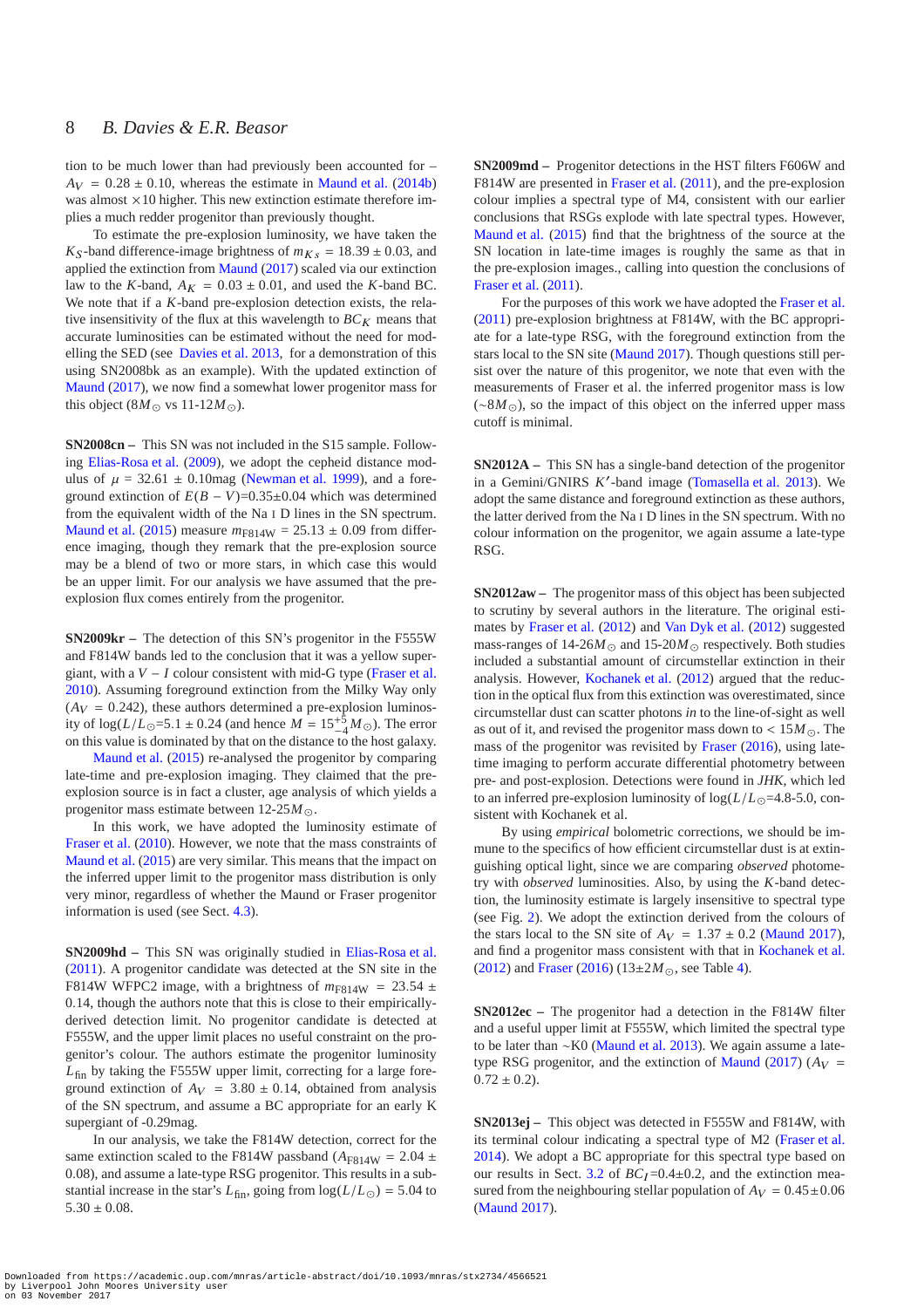

<span id="page-9-1"></span>**Figure 3.** Comparison of the progenitor masses derived in this study with those from S15.

#### **4.2 Comparison with previous mass estimates**

Our updates to the progenitor masses are listed in the final column of Table [4.](#page-7-0) These are compared with the masses estimated in S15 Fig. [3.](#page-9-1) On average, the progenitor masses have increased with respect to S15. For many objects, the change in mass is small, as the updated BCs in this work are somewhat cancelled out by the ad hoc inclusion of  $A_V = 0.5$  mag of circumstellar extinction in S15. The objects with pre-explosion detections in *K* (SN2012A, SN2012aw) have all moved to slightly lower  $L_{fin}$  due to the larger positive BC at this wavelength, while SN2008bk has changed dramatically due to the downward revision in its foreground extinction. The objects with notable increases in progenitor mass are SN2006my, SN2012ec and SN2009hd. In the latter two SNe, these shifts are due not just to the change in BC, but also to the foreground extinction being revised upwards from analysis of the local stellar population. In the case of SN2009hd, the shift to higher progenitor mass is due to the large change in BC compared to that assumed by [Elias-Rosa et al.](#page-12-16) [\(2011](#page-12-16)).

# <span id="page-9-0"></span>**4.3 Estimating the upper and lower mass limits to the progenitor distribution**

The conversion of pre-explosion photometry to bolometric luminosity, and ultimately to initial mass, involves the combination of errors which can be non-Gaussian, non-linear, and asymmetric. It is non-trivial to propagate these errors in an analytic way. We therefore opt to fit the mass spectrum of the progenitors using a Monte-Carlo (MC) method, which we now describe.

For each MC trial, we begin by sampling the pre-explosion photometry of each progenitor from a Gaussian distribution centred on the measured magnitude  $m<sub>\lambda</sub>$  with a 1 $\sigma$  width defined by the error on  $m<sub>\lambda</sub>$  quoted in the relevant paper. This is converted to an absolute magnitude by sampling the distance modulus from a Gaussian distribution. We correct for foreground extinction by again sam-



<span id="page-9-2"></span>**Figure 4.** Results from the MC analysis of the luminosity distributions of the progenitor stars. The left panel uses the luminosities from S09, and the centre panel from S15. The right panel uses bolometric luminosities derived from our empirically-motivated BCs.



<span id="page-9-3"></span>**Figure 5.** The cumulative mass function of the SN progenitors, using masses inferred from our updated BCs and the extinction estimates of [Maund](#page-13-32) [\(2017](#page-13-32)). The solid blue line is the best-fit, the red/orange/yellow shaded regions denote all solutions within  $1/2/3\sigma$  respectively. The dashed line is the mass function assuming a Salpeter IMF and an upper mass limit of  $30M_{\odot}$ .

pling from a Gaussian distribution, but with a cutoff at zero since negative extinctions are unphysical. The extinction at the detected waveband has been determined using reddening measurements in the literature and our extinction law described in Sect. [2.5.](#page-3-1) The absolute magnitude is then converted to a bolometric magnitude by sampling  $BC_{\lambda}$  from a uniform (flat) distribution between the limits in column 6 in Table [4.](#page-7-0) We opt for a flat distribution that defines a range of allowed BC values, rather than Gaussian distribution with a mean and a variance, since the latter better reflects our uncertainty on the precise value of BC to use. The bolometric magitude is con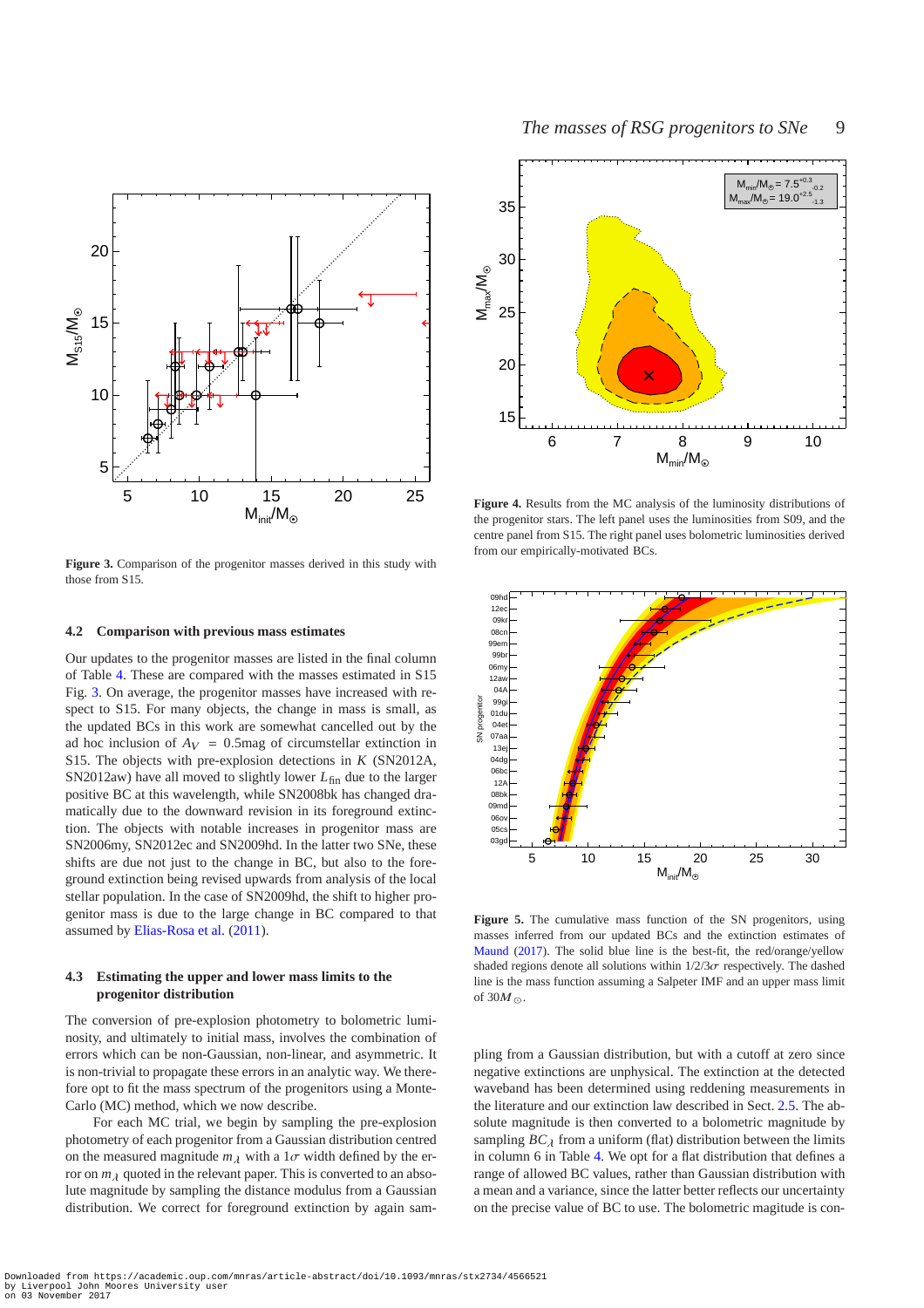verted to a bolometric luminosity assuming an absolute magnitude of the Sun of 4.74 mag.

The final step is to convert the pre-explosion bolometric luminosity to an initial mass. To do this, we use the exact same models as those employed in S09 and S15, specifically the STARS models [\(Eldridge et al. 2008](#page-12-18)), which describe the relationship between initial mass and the luminosity of the star (hereafter the massluminosity relation, or MLR) at the beginning of Ne burning, after which the star only has a matter of weeks to live<sup>[2](#page-10-0)</sup>. At this evolutionary phase the stars can have systematically higher luminosities than at the end of He or C burning, where most published evolutionary tracks end. Since the published MLR stops at a mass of  $25M_{\odot}$ , for luminosities higher than this limit we extrapolate the mass from a linear fit between  $log(M)$  and  $log(L)$ , specifically log( $M/M_{\odot}$  = −1.2417 + 0.47868 log( $L/L_{\odot}$ ). This fit describes the MLR to within  $0.5M_{\odot}$  between the limits of  $8M_{\odot}$  to  $25M_{\odot}$ , but clearly there is a potential source of systematic error at higher extrapolated masses.

For progenitors with only upper limits to their pre-explosion brightness, we take the quoted  $5\sigma$  detection limit on the photometry, and for each trial convert this into upper limits on the luminosity and initial mass following the same procedure as with the detections. This means that in our analysis the upper limits have an effective probability distribution function which is unity everywhere below the upper limit, with a Gaussian-like tail above it.

In each MC trial, the above step is repeated for each progenitor. The masses and the upper limits are then sorted in increasing order, and fit with the following function which determines the initial mass  $M_n$  of the *n*th progenitor,

$$
N = \frac{1}{M_{\text{hi}}^{\Gamma} - M_{\text{lo}}^{\Gamma}}
$$
 (2)

$$
\mathcal{E} = \frac{1}{\Gamma} \log(n/N + M_{\text{lo}}^{\Gamma})
$$
 (3)

$$
M_n = 10^{\mathcal{E}} \tag{4}
$$

using the IDL  $\chi^2$  minimisation routine curvefit. The parameter  $\Gamma$  is the slope of the initial mass function, and is fixed at -1.[3](#page-10-1)5<sup>3</sup>. The parameters  $M_{\text{lo}}$  and  $M_{\text{hi}}$  are the upper and lower mass limits for the progenitor distribution respectively, and are allowed to be free. Each MC trial produces values of  $M_{\text{lo}}$  and  $M_{\text{hi}}$ . The progenitors with upper limits are not explicitly fitted – we fit only to those values of *n* that have a detection. The information carried by the upper limits is therefore the following: they tell us that in a given trial, for the *n*th SN with progenitor mass  $M_n$ , there are  $(n-1)$  SNe with lower progenitor masses. Since there is no diagnostic power in any upper limit greater than the highest mass detection, in any trial where this is the case these high upper limits are excluded from the fit. We ran  $10^5$  trials, and binned the values of  $M_{\text{lo}}$  and  $M_{\text{hi}}$  in a two-dimensional histogram.

The results of this analysis are shown in Fig. [4.](#page-9-2) The best-fit values of *M*lo and *M*hi are found by compiling histograms of their best-fit values in each trial, and linearly interpolating the point at which the derivatives of these histograms goes to zero. Error contours analogous to 1, 2 and 3  $\sigma$  uncertainties were found by determining the regions which contained 68%, 95% and 99.7% of the trial results. We find that the lower mass limit is tightly constrained at  $M_{10} = 7.5^{+0.3}_{-0.2} M_{\odot}$ . The best-fitting upper mass limit is  $M_{\text{hi}} = 19.0^{+2.5}_{-1.3} M_{\odot}$ . The 95% confidence limit is  $M_{\text{hi}} < 27 M_{\odot}$ . This is somewhat higher than the S15 value of  $M_{\text{hi}}=16.5\pm2.5M_{\odot}$ , while our 95% confidence limit is substantially higher than that quoted by S15 (22 $M_{\odot}$ ). We note that, if we use the S15 luminosities, we also recover the same *M*hi as S15, but with a slightly higher 95% confidence limit of  $24M_{\odot}$ . Finally, we add that we recover the same values of *M*hi and *M*lo to within the errors whether or not the upper limits are included in the fit.

To provide an illustration of our result and our error margins, in Fig. [5](#page-9-3) we plot a cumulative IMF using the SNe in our sample. The error bars on the progenitor mass of each SN represent the 68% confidence limits from the MC trials. The progenitors are ordered in increasing mass, and the black solid line shows the IMF with our best-fitting *M*lo and *M*hi. The dashed line shows the IMF for the same  $M_{\text{lo}}$  but an upper mass cutoff of 30 $M_{\odot}$ . What the plot illustrates is that, though the best fit  $M_{\text{lo}}$  is still lower than the 25- $30M_{\odot}$  expected from theory, the significance of this disagreement is, at best,  $2.5\sigma$ .

#### *4.3.1 The sensitivity of M*hi *on the few high-mass progenitors*

What Fig. [5](#page-9-3) also helps to demonstrate is the sensitivity  $M_{\text{hi}}$  on the small number of progenitors with large masses. The exact value of *M*hi is strongly influenced by the most massive object in the sample. Meanwhile, the error on *M*hi is largely governed by the errors on the masses of the ∼5 most massive objects. For example, if latetime imaging of SN2009hd were to reveal that the putative progenitor was still there, and that this object was either removed from the sample or had its mass revised substantially downwards, the bestfit value of  $M_{\text{hi}}$  would move closer  $18M_{\odot}$  – the mass of the next most massive object in the sample (SN2012ec). However, the error on *M*hi would still be large, as the size of this error is driven mostly by the relatively large errors on SN2009kr and SN2006my. If we follow [Maund et al.](#page-13-33) [\(2015](#page-13-33)) and say that, rather than having a YSG progenitor, the progenitor of SN2009kr was a star in an unresolved cluster, and use the age estimates of this cluster to constrain the progenitor mass, the similarly of the permitted mass range to that inferred for the YSG progenitor by [Fraser et al.](#page-13-39) [\(2010\)](#page-13-39) means that the effects on  $M_{\text{hi}}$  and its error are minimal. If SN2009kr was removed from the sample altogether, the error on *M*hi would remain roughly the same due to the similarly large error on the progenitor mass of SN2006my. The only way to substantially reduce the error on  $M_{\text{hi}}$  is to remove SN2009kr and SN2006my from the sample. If we do remove these two SNe, *M*hi stays the same to within 0.5*M*⊙, but the 95% confidence limit reduces to 24*M*⊙. However, the tension with theory remains weak ( $\sim 3\sigma$ ).

To summarise, the only way to reduce the best-fit value of *M*hi is to remove or revise downwards the progenitor mass of SN2009hd. The only way to reduce the error on  $M_{\text{hi}}$  is to disregard the SNe SN2009kr and SN2006my. In the future, when the number of SNe with progenitor detections is much larger, excluding the datapoints with large errors may be an effective way to reduce the errors on the limits to the mass distribution. However, with the current sample size of progenitor detections standing at just 14, discarding data-points based on their error bars may introduce significant systematic errors. For example, the most massive progenitors should have shorter lifetimes, and hence be more likely to explode in regions of high stellar density. As such, the higher mass progenitors

<span id="page-10-0"></span><sup>2</sup> The sensitivity of our results to the MLR are explored in Sect. [4.3.3.](#page-11-0) Also, we note that the MLRs we explore are valid only for single stars, and do not apply to stars with a history of interaction with a companion.

<span id="page-10-1"></span><sup>&</sup>lt;sup>3</sup> In principle we could also allow  $\Gamma$  to be a variable, however the fitted value of  $\Gamma$  has no effect on the parameter we are most interested in,  $M_{\text{hi}}$ .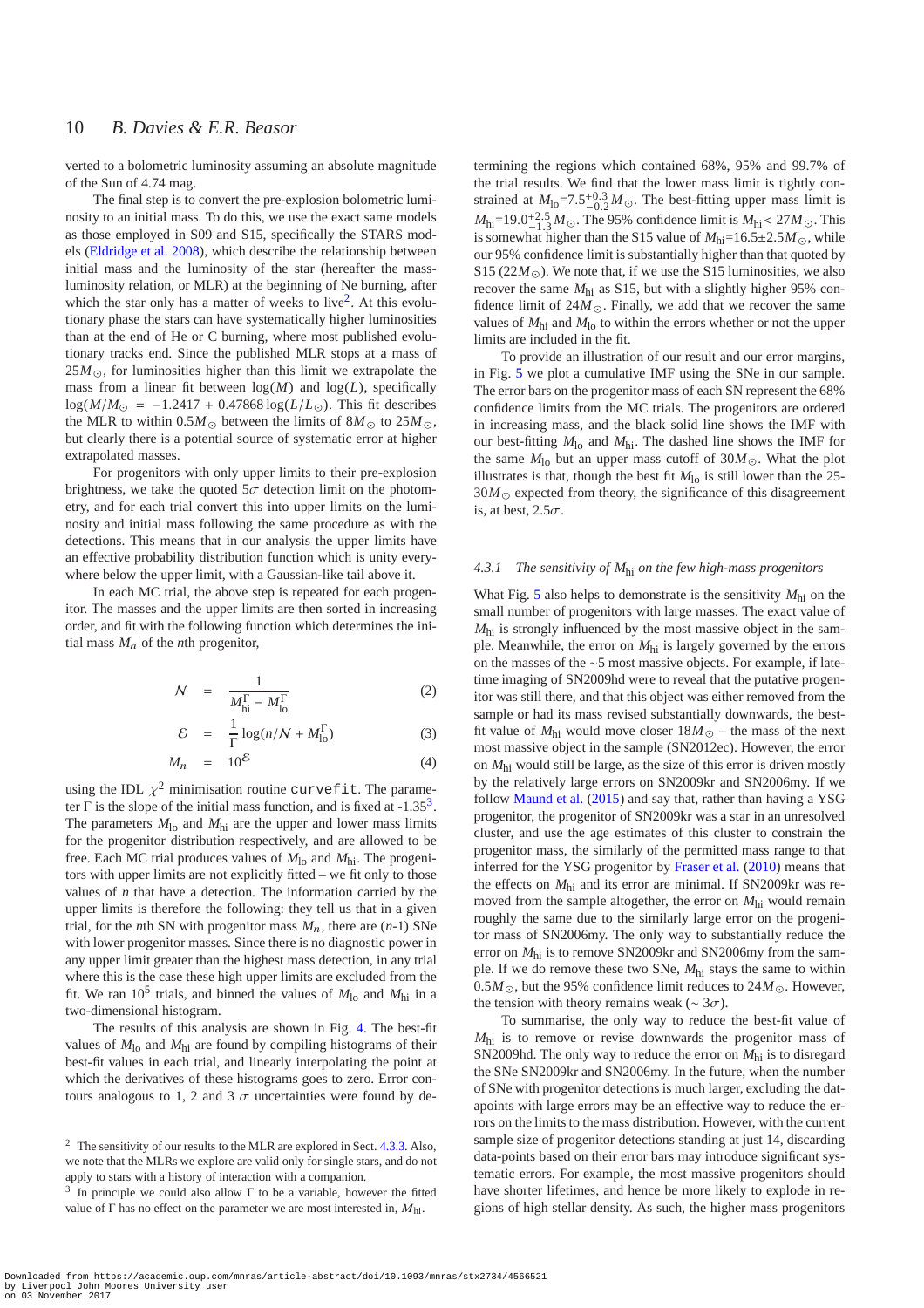

<span id="page-11-1"></span>**Figure 6.** The average measured upper mass limit as a function of sample size (blue line) for an intrinsic upper mass limit of  $21M_{\odot}$ . The shaded region shows the  $1\sigma$  dispersion on this average. The data point is the result from this study.

may be more likely to have larger error bars on their pre-explosion brightness, and ultimately their mass. If this were the case, discarding points with large errors would skew *M*hi to lower masses.

#### *4.3.2 The effect of a finite sample size*

As already mentioned in the previous Section, the upper mass limit inferred is strongly dependent on the most massive object in the sample. For a very large sample, the mass of the most massive object will be very close to the true upper mass limit, and so the inferred upper mass limit will be close to the true value. However, as we are sampling from a distribution with a steep negative power law, as one decreases the size of the sample the likelihood that the most massive object in the sample will be close to the true upper mass limit decreases. This means that, in a finite sample, one will always systematically underestimate the upper mass cutoff, and this systematic error will be larger for smaller sample sizes.

To understand the nature of this systematic error we have performed a simple numerical experiment. We randomly generated a sample of masses of size  $N$  drawn from an IMF-like distribution with a fixed upper and lower mass limit. We then performed the same analysis as described above to determine the *observed* mass limits. For each size of sample, we repeated the experiment  $10<sup>4</sup>$ times to determine the most likely value for that sample size as well as the dispersion. The results are shown in Fig. [6.](#page-11-1) Broadly, the plot shows what one would expect: that the inferred upper mass limit is always below the true upper mass limit, and that this effect is larger for smaller  $N$ . The datapoint on the plot shows our measurement from the previous section; a sample size of 14 detections and an inferred  $M_{\text{hi}}$ =19 $M_{\odot}$ . The result of this experiment suggests then that our small sample induces a systematic error on  $M_{\text{hi}}$  of  $2M_{\odot}$ , and that the most likely true upper mass limit is  $21M_{\odot}$ .



<span id="page-11-2"></span>**Figure 7.** A comparison of the masses from our study with those derived from estimates of the O abundance in the ejecta from late-time 'nebular' spectroscopy.

#### <span id="page-11-0"></span>*4.3.3 The impact of uncertainties in the mass-luminosity relation*

The adopted MLR is a vital component in the conversion of the pre-explosion luminosity into an initial stellar mass. In the work presented here, up to now we have used the same MLR as used by S09/S15. By keeping as many components as possible the same between our work and S09/S15, we have been able to study the impact on *M*hi of more realistic BCs and foreground extinctions. However, the choice of MLR also represents a major source of systematic error, as we will now show.

In stellar evolution models, internal mixing processes – whether due to rotation, convection, semi-convection, or convective overshooting – alter the chemical composition of the core, and ultimately impact the star's luminosity in the post-MS phases. As shown by [Jerkstrand et al.](#page-13-44) [\(2014](#page-13-44)) in their Fig. 5, the difference between the pre-SN MLR of three competing evolutionary codes (specifically the STARS models used here, the Geneva models of [Ekström et al.](#page-12-0) [\(2012\)](#page-12-0), and the KEPLER models of [Woosley & Heger](#page-13-45) [\(2007](#page-13-45))) can be as large as 20% in terms of mass. That is, a luminosity of  $log(L/L_{\odot}) = 5.35$  would imply a 20*M*<sub> $\odot$ </sub> progenitor according to STARS, but would be a  $24M_{\odot}$  according to KEPLER.

To quantitatively investigate the impact of the choice of MLR on *M*hi, we re-ran our analysis using the MLR of KEPLER (shown in Fig. 5 of [Jerkstrand et al. 2014\)](#page-13-44). While the lower mass cutoff moves only slightly to  $M_{10} = 8.7^{+0.6}_{-0.4} M_{\odot}$ , the upper mass cutoff moves up to  $M_{\text{hi}} = 24.2^{+3.3}_{-1.9} M_{\odot}$ , with a 95% confidence upper limit of  $32M_{\odot}$ . What this clearly shows is that, once uncertainties in the MLR are taken into account, the evidence for a disagreement between observation and theory over the value of *M*hi has very low statistical significance.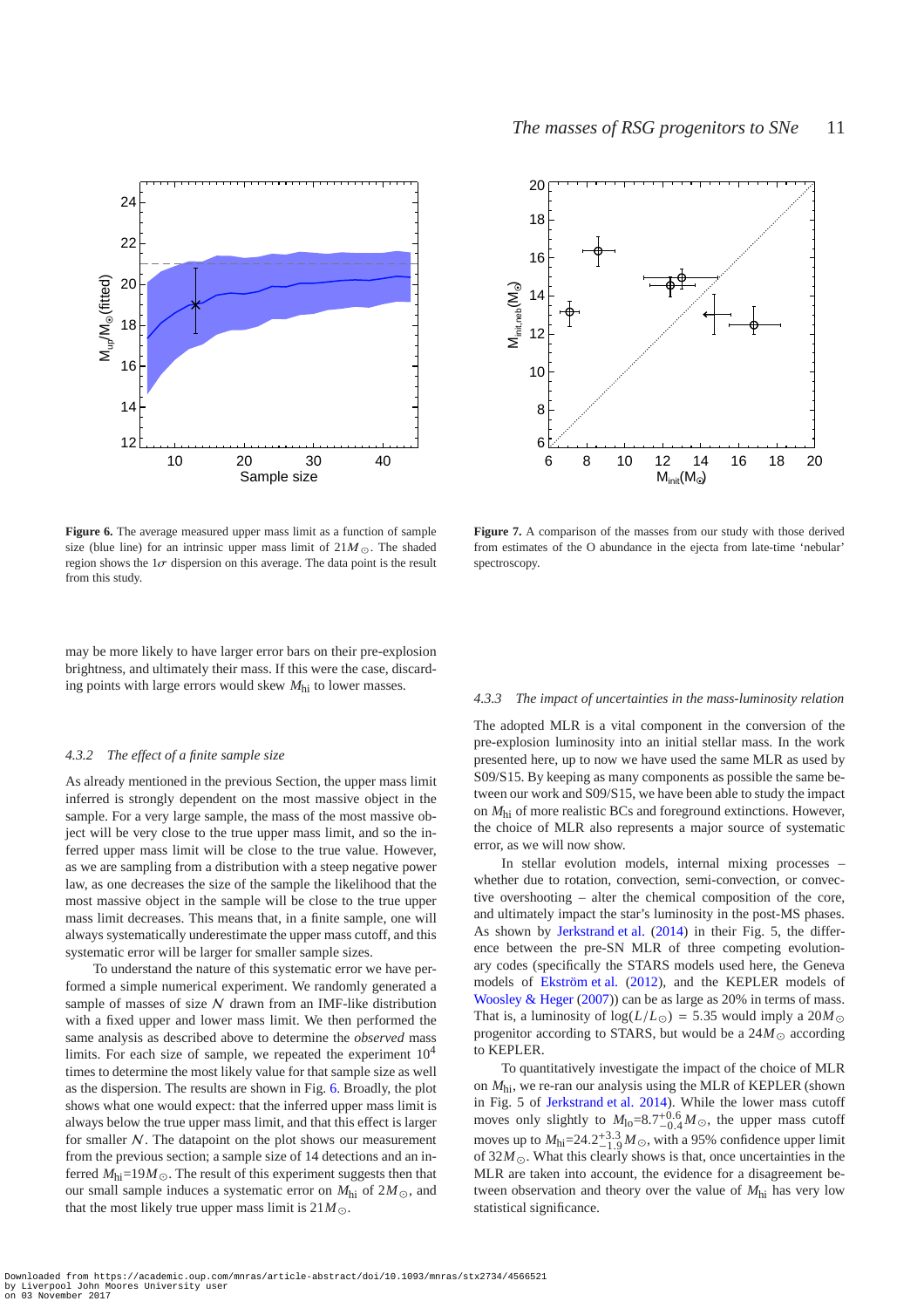# 12 *B. Davies & E.R. Beasor*

#### *4.3.4 Comparison with progenitor mass estimates from late-time nebular spectra*

In this Section we compare our progenitor masses with those inferred from analysis of [OI] lines in late-time spectra. These lines have been used to estimate the mass of O in the ejecta which itself is thought to be sensitive to the initial mass of the progenitor. By making model predictions about the flux in the optical [OI] lines as a function of time since explosion, a progenitor mass may then be estimated [\(Jerkstrand et al. 2014](#page-13-44), [2015\)](#page-13-46).

Such mass estimates in the literature tend to merely place upper and lower limits based on which models can be ruled out. To get more accurate mass estimates, we have taken the [OI] line-flux measurements for a sample of SNe, and compared them quantitatively to the model predictions. The observations and models are taken from [Valenti et al.](#page-13-47) [\(2016\)](#page-13-47), and include observations of five SNe common with the sample in our current work. We first took the models, which predict the [OI] as a function of time for a range of initial progenitor masses, and interpolated them onto a finer grid in mass. For each SN in the sample, we computed the  $\chi^2$  at each interpolated progenitor mass *m*,

$$
\chi^2 = \sum_{t} \left( \frac{f_t^{\text{obs}} - f_t^{\text{mod}}}{\sigma_t^{\text{obs}}} \right) \tag{5}
$$

where  $f_t^{\text{obs}}$  is the observed [OI] line-fluxes as a function of time *t*,  $f_t^{\text{mod}}$  is the model line-flux at the same time at a progenitor mass *m*, and  $\sigma_t^{\text{obs}}$  is the observational error on  $f_t^{\text{obs}}$ . The best fitting progenitor mass *M*init,neb was found by first taking the derivative of the  $\chi^2$  with respect to *m*, and interpolating to where it crosses zero. The  $1\sigma$  upper and lower error bars were found from the minimum and maximum masses that had  $\chi^2 < \chi^2_{\text{min}} + 2.3$ .

The comparison of the two sets of mass estimates are shown in Fig. [7.](#page-11-2) The SNe included are SN2004et, SN2005cs, SN2012A, SN2012aw, SN2012ec, and we have also included SN1999em which has an upper limit measurement. It is immediately obvious that there is a lack of correlation between the two independent mass estimates. What is also clear is that, while the distribution of masses estimated from pre-explosion imaging seems to vaguely follow the IMF, the 'nebular' mass estimates  $M_{init, neb}$  seem to be strongly peaked at ~14*M*<sub>○</sub>. Indeed, the average is  $M_{init, neb} = 14.1 \pm 1.5 M_{\odot}$ . Assuming that the sample of SNe with *M*init,neb estimates is unbiased, which would seem to be the case based on the  $M<sub>init</sub>$  estimates, this raises some doubts about the accuracy of the  $M<sub>init. neb</sub>$ , since the likelihood of have not yet observed a progenitor with a mass  $< 12M_{\odot}$  out of 6 objects studied is very (*p* < 0.06).

At present we do not have an explanation for the initial masses from nebular analyses clustering around  $14M_{\odot}$ . We speculate two possible solutions:

• the [OI] line fluxes from progenitors with initial masses lower than the current lowest mass model  $(12M_{\odot})$  converge to similar values, meaning that the lower limit error bars on  $M_{init, neb}$  in Fig. [7](#page-11-2) are currently underestimated.

• the high sensitivity of the [OI] line fluxes to temperature (as described in [Jerkstrand 2017\)](#page-13-48), combined with a systematic error in the nebula temperature. Such an error may be caused by macroscopic mixing in the SN ejecta, transporting efficient coolants (e.g. Ca) into the O layer, lowering the temperature and reducing the [OI] line luminosities.

# <span id="page-12-5"></span>**5 SUMMARY & CONCLUSIONS**

We have studied the trend of spectral type and bolometric correction (BC) as a function of evolution among Red Supergiants (RSGs), using resolved young star clusters. We have used our results to take a fresh look at the inferred progenitor masses to nearby type-II supernovae (SNe). Our main findings are as follows:

• We have shown that RSGs close to SN have much larger absolute BCs than is typically assumed when estimating stellar initial masses of those RSGs identified as SN progenitors from preexplosion imaging.

• We have taken the BCs appropriate for RSGs close to SN and reappraised the initial masses of the progenitors to all SNe with preexplosion imaging. We have also incorporated updated estimates of the foreground extinction, where possible. We find that, for many of the progenitors, their initial masses are higher than have been previously reported in the literature.

• In reanalysing the mass distribution of the progenitors, we find that it is consistent with a standard initial mass function with an upper-mass cutoff of  $M_{\text{hi}}$ =19 $M_{\odot}$ , with a 95% upper confidence limit of  $\langle 27M_{\odot}$ .

• We have investigated two major sources of systematic error on *M*hi, specifically those of finite sample size effects and of uncertainties in the pre-SN mass-luminosity relation. These effects account for systematic shifts in  $M_{\text{hi}}$  of +2 $M_{\odot}$  and +4 $M_{\odot}$  respectively. Taken together, these effects may shift  $M_{\text{hi}}$  upwards to  $25M_{\odot}$  (95%) confidence limit of <33*M*⊙).

• We therefore conclude that there is no strong statistical evidence for 'missing' SN progenitors with initial masses >17 $M_{\odot}$ . as has been previously claimed.

# **ACKNOWLEDGEMENTS**

For useful discussions in the course of this work, we would like to thank Rolf-Peter Kudritzki, Nathan Smith, Justyn Maund, and Paul Crowther.

# **REFERENCES**

- <span id="page-12-3"></span>Beasor E. R., Davies B., 2016, [MNRAS,](http://dx.doi.org/10.1093/mnras/stw2054) [463, 1269](http://adsabs.harvard.edu/abs/2016MNRAS.463.1269B)
- <span id="page-12-13"></span>Beauchamp A., Moffat A. F. J., Drissen L., 1994, [ApJS,](http://dx.doi.org/10.1086/192051) [93, 187](http://adsabs.harvard.edu/abs/1994ApJS...93..187B)
- <span id="page-12-10"></span>Benjamin R. A., et al., 2003, PASP, [115, 953](http://adsabs.harvard.edu/cgi-bin/nph-bib_query?bibcode=2003PASP..115..953B&db_key=AST)
- <span id="page-12-7"></span>Cardelli J. A., Clayton G. C., Mathis J. S., 1989, [ApJ,](http://dx.doi.org/10.1086/167900) [345, 245](http://adsabs.harvard.edu/abs/1989ApJ...345..245C)
- <span id="page-12-19"></span>Chen Y.-P., Trager S. C., Peletier R. F., Lançon A., Vazdekis A., Prugniel P., Silva D. R., Gonneau A., 2014, [A&A,](http://dx.doi.org/10.1051/0004-6361/201322505) [565, A117](http://adsabs.harvard.edu/abs/2014A%26A...565A.117C)
- <span id="page-12-11"></span>Cioni M.-R., et al., 2000, [A&AS,](http://dx.doi.org/10.1051/aas:2000210) [144, 235](http://cdsads.u-strasbg.fr/abs/2000A%26AS..144..235C)
- <span id="page-12-1"></span>Crain R. A., et al., 2015, [MNRAS,](http://dx.doi.org/10.1093/mnras/stv725) [450, 1937](http://adsabs.harvard.edu/abs/2015MNRAS.450.1937C)
- <span id="page-12-14"></span>Crockett R. M., Smartt S. J., Pastorello A., Eldridge J. J., Stephens A. W., Maund J. R., Mattila S., 2011, [MNRAS,](http://dx.doi.org/10.1111/j.1365-2966.2010.17652.x) [410, 2767](http://adsabs.harvard.edu/abs/2011MNRAS.410.2767C)
- <span id="page-12-6"></span>Currie T., et al., 2010, [ApJS,](http://dx.doi.org/10.1088/0067-0049/186/2/191) [186, 191](http://adsabs.harvard.edu/abs/2010ApJS..186..191C)
- <span id="page-12-9"></span>Davies B., Figer D. F., Kudritzki R.-P., MacKenty J., Najarro F., Herrero A., 2007, [ApJ,](http://dx.doi.org/10.1086/522224) [671, 781](http://adsabs.harvard.edu/abs/2007ApJ...671..781D)
- <span id="page-12-4"></span>Davies B., Figer D. F., Law C. J., Kudritzki R.-P., Najarro F., Herrero A., MacKenty J. W., 2008, [ApJ,](http://dx.doi.org/10.1086/527350) [676, 1016](http://adsabs.harvard.edu/abs/2008ApJ...676.1016D)
- <span id="page-12-2"></span>Davies B., et al., 2013, [ApJ,](http://dx.doi.org/10.1088/0004-637X/767/1/3) [767, 3](http://adsabs.harvard.edu/abs/2013ApJ...767....3D)
- <span id="page-12-8"></span>Egan M. P., et al., 2003, VizieR Online Data Catalog, [5114, 0](http://adsabs.harvard.edu/abs/2003yCat.5114....0E)
- <span id="page-12-0"></span>Ekström S., et al., 2012, [A&A,](http://dx.doi.org/10.1051/0004-6361/201117751) [537, A146](http://adsabs.harvard.edu/abs/2012A%26A...537A.146E)
- <span id="page-12-18"></span>Eldridge J. J., Izzard R. G., Tout C. A., 2008, [MNRAS,](http://dx.doi.org/10.1111/j.1365-2966.2007.12738.x) [384, 1109](http://adsabs.harvard.edu/abs/2008MNRAS.384.1109E)
- <span id="page-12-15"></span>Elias-Rosa N., et al., 2009, [ApJ,](http://dx.doi.org/10.1088/0004-637X/706/2/1174) [706, 1174](http://adsabs.harvard.edu/abs/2009ApJ...706.1174E)
- <span id="page-12-16"></span>Elias-Rosa N., et al., 2011, [ApJ,](http://dx.doi.org/10.1088/0004-637X/742/1/6) [742, 6](http://adsabs.harvard.edu/abs/2011ApJ...742....6E)
- <span id="page-12-12"></span>Elias J. H., Frogel J. A., Humphreys R. M., 1985, [ApJS,](http://dx.doi.org/10.1086/190997) [57, 91](http://adsabs.harvard.edu/cgi-bin/nph-bib_query?bibcode=1985ApJS...57...91E&db_key=AST)
- <span id="page-12-17"></span>Fraser M., 2016, [MNRAS,](http://dx.doi.org/10.1093/mnrasl/slv168) [456, L16](http://adsabs.harvard.edu/abs/2016MNRAS.456L..16F)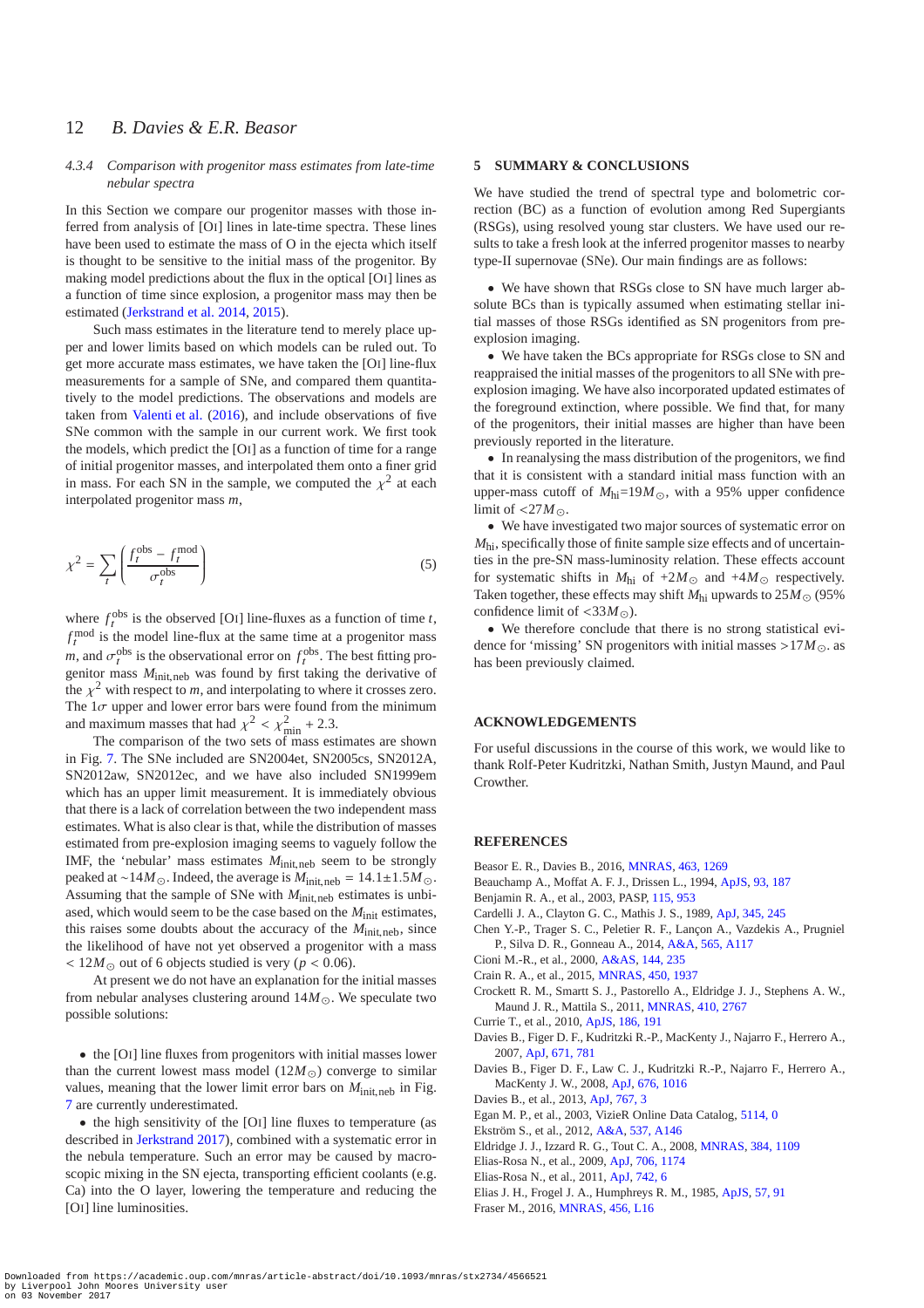- <span id="page-13-39"></span>Fraser M., et al., 2010, [ApJ,](http://dx.doi.org/10.1088/2041-8205/714/2/L280) [714, L280](http://adsabs.harvard.edu/abs/2010ApJ...714L.280F)
- <span id="page-13-29"></span>Fraser M., et al., 2011, [MNRAS,](http://dx.doi.org/10.1111/j.1365-2966.2011.19370.x) [417, 1417](http://adsabs.harvard.edu/abs/2011MNRAS.417.1417F)
- <span id="page-13-41"></span>Fraser M., et al., 2012, [ApJ,](http://dx.doi.org/10.1088/2041-8205/759/1/L13) [759, L13](http://adsabs.harvard.edu/abs/2012ApJ...759L..13F)
- <span id="page-13-31"></span>Fraser M., et al., 2014, [MNRAS,](http://dx.doi.org/10.1093/mnrasl/slt179) [439, L56](http://adsabs.harvard.edu/abs/2014MNRAS.439L..56F)
- <span id="page-13-21"></span>Froebrich D., Scholz A., 2013, [MNRAS,](http://dx.doi.org/10.1093/mnras/stt1633) [436, 1116](http://adsabs.harvard.edu/abs/2013MNRAS.436.1116F)
- <span id="page-13-6"></span>Georgy C., 2012, [A&A,](http://dx.doi.org/10.1051/0004-6361/201118372) [538, L8](http://adsabs.harvard.edu/abs/2012A%26A...538L...8G)
- <span id="page-13-0"></span>Heger A., Fryer C. L., Woosley S. E., Langer N., Hartmann D. H., 2003, [ApJ,](http://dx.doi.org/10.1086/375341) [591, 288](http://adsabs.harvard.edu/cgi-bin/nph-bib_query?bibcode=2003ApJ...591..288H&db_key=AST)
- <span id="page-13-8"></span>Horiuchi S., Beacom J. F., Kochanek C. S., Prieto J. L., Stanek K. Z., Thompson T. A., 2011, [ApJ,](http://dx.doi.org/10.1088/0004-637X/738/2/154) [738, 154](http://adsabs.harvard.edu/abs/2011ApJ...738..154H)
- <span id="page-13-48"></span>Jerkstrand A., 2017, preprint, ([arXiv:1702.06702](http://arxiv.org/abs/1702.06702))
- <span id="page-13-44"></span>Jerkstrand A., Smartt S. J., Fraser M., Fransson C., Sollerman J., Taddia F., Kotak R., 2014, [MNRAS,](http://dx.doi.org/10.1093/mnras/stu221) [439, 3694](http://adsabs.harvard.edu/abs/2014MNRAS.439.3694J)
- <span id="page-13-46"></span>Jerkstrand A., et al., 2015, [MNRAS,](http://dx.doi.org/10.1093/mnras/stv087) [448, 2482](http://adsabs.harvard.edu/abs/2015MNRAS.448.2482J)
- <span id="page-13-14"></span>Johnson H. L., 1966, [ARA&A,](http://dx.doi.org/10.1146/annurev.aa.04.090166.001205) [4, 193](http://adsabs.harvard.edu/abs/1966ARA%26A...4..193J)
- <span id="page-13-27"></span>Johnson H. L., Mendoza V. Eugenio E., 1966, Annales d'Astrophysique, [29, 525](http://adsabs.harvard.edu/abs/1966AnAp...29..525J)
- <span id="page-13-17"></span>Joshi H., Kumar B., Singh K. P., Sagar R., Sharma S., Pandey J. C., 2008, [MNRAS,](http://dx.doi.org/10.1111/j.1365-2966.2008.13936.x) [391, 1279](http://adsabs.harvard.edu/abs/2008MNRAS.391.1279J)
- <span id="page-13-15"></span>Kharchenko N. V., Piskunov A. E., Röser S., Schilbach E., Scholz R.-D., Zinnecker H., 2009, [A&A,](http://dx.doi.org/10.1051/0004-6361/200911979) [504, 681](http://adsabs.harvard.edu/abs/2009A%26A...504..681K)
- <span id="page-13-7"></span>Kochanek C. S., 2015, [MNRAS,](http://dx.doi.org/10.1093/mnras/stu2056) [446, 1213](http://adsabs.harvard.edu/abs/2015MNRAS.446.1213K)
- <span id="page-13-13"></span>Kochanek C. S., Khan R., Dai X., 2012, [ApJ,](http://dx.doi.org/10.1088/0004-637X/759/1/20) [759, 20](http://adsabs.harvard.edu/abs/2012ApJ...759...20K)
- <span id="page-13-28"></span>Lee T. A., 1970, [ApJ,](http://dx.doi.org/10.1086/150648) [162, 217](http://adsabs.harvard.edu/abs/1970ApJ...162..217L)
- <span id="page-13-18"></span>Marco A., Negueruela I., 2013, [A&A,](http://dx.doi.org/10.1051/0004-6361/201220750) [552, A92](http://adsabs.harvard.edu/abs/2013A%26A...552A..92M)
- <span id="page-13-24"></span>Massey P., 2002, [ApJS,](http://dx.doi.org/10.1086/338286) [141, 81](http://adsabs.harvard.edu/abs/2002ApJS..141...81M)
- <span id="page-13-10"></span>Massey P., Plez B., Levesque E. M., Olsen K. A. G., Clayton G. C., Josselin E., 2005, [ApJ,](http://dx.doi.org/10.1086/497065) [634, 1286](http://adsabs.harvard.edu/abs/2005ApJ...634.1286M)
- <span id="page-13-32"></span>Maund J. R., 2017, [MNRAS,](http://dx.doi.org/10.1093/mnras/stx879) [469, 2202](http://adsabs.harvard.edu/abs/2017MNRAS.469.2202M)
- <span id="page-13-3"></span>Maund J. R., Smartt S. J., 2009, [Science,](http://dx.doi.org/10.1126/science.1170198) [324, 486](http://adsabs.harvard.edu/abs/2009Sci...324..486M)
- <span id="page-13-37"></span>Maund J. R., Smartt S. J., Danziger I. J., 2005, [MNRAS,](http://dx.doi.org/10.1111/j.1745-3933.2005.00100.x) [364, L33](http://adsabs.harvard.edu/cgi-bin/nph-bib_query?bibcode=2005MNRAS.364L..33M&db_key=AST)
- <span id="page-13-43"></span>Maund J. R., et al., 2013, [MNRAS,](http://dx.doi.org/10.1093/mnrasl/slt017) [431, L102](http://adsabs.harvard.edu/abs/2013MNRAS.431L.102M)
- <span id="page-13-35"></span>Maund J. R., Reilly E., Mattila S., 2014a, [MNRAS,](http://dx.doi.org/10.1093/mnras/stt2131) [438, 938](http://adsabs.harvard.edu/abs/2014MNRAS.438..938M)
- <span id="page-13-9"></span>Maund J. R., Mattila S., Ramirez-Ruiz E., Eldridge J. J., 2014b, [MNRAS,](http://dx.doi.org/10.1093/mnras/stt2296) [438, 1577](http://adsabs.harvard.edu/abs/2014MNRAS.438.1577M)
- <span id="page-13-33"></span>Maund J. R., Fraser M., Reilly E., Ergon M., Mattila S., 2015, [MNRAS,](http://dx.doi.org/10.1093/mnras/stu2658) [447, 3207](http://adsabs.harvard.edu/abs/2015MNRAS.447.3207M)
- <span id="page-13-20"></span>Nakaya H., Watanabe M., Ando M., Nagata T., Sato S., 2001, [AJ,](http://dx.doi.org/10.1086/321178) [122, 876](http://adsabs.harvard.edu/cgi-bin/nph-bib_query?bibcode=2001AJ....122..876N&db_key=AST)
- <span id="page-13-22"></span>Negueruela I., Marco A., González-Fernández C., Jiménez-Esteban F., Clark J. S., Garcia M., Solano E., 2012, [A&A,](http://dx.doi.org/10.1051/0004-6361/201219540) [547, A15](http://adsabs.harvard.edu/abs/2012A%26A...547A..15N)
- <span id="page-13-23"></span>Negueruela I., González-Fernández C., Dorda R., Marco A., Clark J. S., 2013, in Kervella P., Le Bertre T., Perrin G., eds, EAS Publications Series Vol. 60, EAS Publications Series. pp 279–285 ([arXiv:1303.1837](http://arxiv.org/abs/1303.1837)), [doi:10.1051/eas/1360032](http://dx.doi.org/10.1051/eas/1360032)
- <span id="page-13-38"></span>Newman J. A., Zepf S. E., Davis M., Freedman W. L., Madore B. F., Stetson P. B., Silbermann N., Phelps R., 1999, [ApJ,](http://dx.doi.org/10.1086/307764) [523, 506](http://adsabs.harvard.edu/abs/1999ApJ...523..506N)
- <span id="page-13-16"></span>Pickles A., Depagne É., 2010, [PASP,](http://dx.doi.org/10.1086/657947) [122, 1437](http://adsabs.harvard.edu/abs/2010PASP..122.1437P)
- <span id="page-13-26"></span>Rieke G. H., Lebofsky M. J., 1985, [ApJ,](http://dx.doi.org/10.1086/162827) [288, 618](http://adsabs.harvard.edu/cgi-bin/nph-bib_query?bibcode=1985ApJ...288..618R&db_key=AST)
- <span id="page-13-19"></span>Skrutskie M. F., et al., 2006, [AJ,](http://dx.doi.org/10.1086/498708) [131, 1163](http://adsabs.harvard.edu/abs/2006AJ....131.1163S)
- <span id="page-13-4"></span>Smartt S. J., 2015, [Publ. Astron. Soc. Australia,](http://dx.doi.org/10.1017/pasa.2015.17) [32, e016](http://adsabs.harvard.edu/abs/2015PASA...32...16S)
- <span id="page-13-1"></span>Smartt S. J., Gilmore G. F., Trentham N., Tout C. A., Frayn C. M., 2001, [ApJ,](http://dx.doi.org/10.1086/322868) [556, L29](http://adsabs.harvard.edu/abs/2001ApJ...556L..29S)
- <span id="page-13-2"></span>Smartt S. J., Maund J. R., Hendry M. A., Tout C. A., Gilmore G. F., Mattila S., Benn C. R., 2004, [Science,](http://dx.doi.org/10.1126/science.1092967) [303, 499](http://adsabs.harvard.edu/cgi-bin/nph-bib_query?bibcode=2004Sci...303..499S&db_key=AST)
- <span id="page-13-5"></span>Smartt S. J., Eldridge J. J., Crockett R. M., Maund J. R., 2009, [MNRAS,](http://dx.doi.org/10.1111/j.1365-2966.2009.14506.x) [395, 1409](http://adsabs.harvard.edu/abs/2009MNRAS.395.1409S)
- <span id="page-13-40"></span>Tomasella L., et al., 2013, [MNRAS,](http://dx.doi.org/10.1093/mnras/stt1130) [434, 1636](http://adsabs.harvard.edu/abs/2013MNRAS.434.1636T)
- <span id="page-13-47"></span>Valenti S., et al., 2016, [MNRAS,](http://dx.doi.org/10.1093/mnras/stw870) [459, 3939](http://adsabs.harvard.edu/abs/2016MNRAS.459.3939V)
- <span id="page-13-30"></span>Van Dyk S. D., Li W., Filippenko A. V., 2003, PASP, [115, 1289](http://adsabs.harvard.edu/cgi-bin/nph-bib_query?bibcode=2003PASP..115.1289V&db_key=AST)
- <span id="page-13-42"></span>Van Dyk S. D., et al., 2012, [ApJ,](http://dx.doi.org/10.1088/0004-637X/756/2/131) [756, 131](http://adsabs.harvard.edu/abs/2012ApJ...756..131V)
- <span id="page-13-12"></span>Walmswell J. J., Eldridge J. J., 2012, [MNRAS,](http://dx.doi.org/10.1111/j.1365-2966.2011.19860.x) [419, 2054](http://adsabs.harvard.edu/abs/2012MNRAS.419.2054W)
- <span id="page-13-45"></span>Woosley S. E., Heger A., 2007, [Phys. Rep.,](http://dx.doi.org/10.1016/j.physrep.2007.02.009) [442, 269](http://adsabs.harvard.edu/abs/2007PhR...442..269W)
- <span id="page-13-25"></span>Wright E. L., et al., 2010, [AJ,](http://dx.doi.org/10.1088/0004-6256/140/6/1868) [140, 1868](http://adsabs.harvard.edu/abs/2010AJ....140.1868W)
- <span id="page-13-34"></span>Zasowski G., et al., 2009, [ApJ,](http://dx.doi.org/10.1088/0004-637X/707/1/510) [707, 510](http://adsabs.harvard.edu/abs/2009ApJ...707..510Z)
- <span id="page-13-11"></span>de Wit W. J., et al., 2008, [ApJ,](http://dx.doi.org/10.1086/592384) [685, L75](http://adsabs.harvard.edu/abs/2008ApJ...685L..75D)



<span id="page-13-36"></span>Figure A1. The colours for converting between *I*-band fluxes on different photometric systems – Johnson ( $\equiv I_J$ ), Cousins ( $\equiv I_C$ ), HST-WFPC2 (≡F814W), and INT/WFC ( $\equiv$  *Gunn i'*) – as a function of RSG spectral type. The solid lines are 2nd-order polynomial fits to all data points. The different plotting symbols indicate the host galaxy of each star.

# **APPENDIX A: CONVERSION BETWEEN** *I***-BAND FLUXES OF DIFFERENT PHOTOMETRIC SYSTEMS**

Each photometric system defines its bandpasses differently. This can be particularly problematic when dealing with RSGs in the *I*band due to the presence of a strong TiO absorption feature. The various common photometric systems sample this feature differently, resulting in non-negligible colour corrections that must be applied when comparing e.g. Johnson with Cousins *I*-band magnitudes. This then has important ramifications for the BCs in each photometric system, and as such is an important consideration when attempting to estimate terminal luminosities for SN progenitors.

To measure the RSG colour corrections between the different species of *I*-band filter as a function of spectral type, we have assembled a sample of spectrophotometric data for nearby RSGs. These data come from XSHOOTER, and are taken from the XSHOOTER library (XSL, [Chen et al. 2014](#page-12-19), , all M supergiants in their database), and from [Davies et al.](#page-12-2) [\(2013](#page-12-2), , K/M supergiants). The data consists of stars from the Galaxy, the LMC, and the SMC. We have not corrected for any foreground reddening, since we expect the visual extinctions to be small ( $\leq$ 1 mag) and so any effect on the relative fluxes in the various incarnations of *I*-band filter should be negligible.

For each star in the sample, we first re-derive the spectral-type from the strength of the TiO absorption feature at 7000Å. This is important as RSGs are well-known to be spectrally variable, especially those with later average subtypes. We then determine synthetic photometry for the each of the *I*-band filters relevant for this study: Johnson, Cousins, F814W (HST-WFPC2), and Gunn/Sloan (INT-WFC).

In Fig. [A1](#page-13-36) we plot the results in the form of the difference between Johnson  $I$  (hereafter  $I_J$ ) and the various other  $I$ -bands as a function of spectral type (where  $0=M_0$ ,  $2=M_2$ ,  $-2=K_3$ ). We see that these colour corrections are non-negligible, and are a strong